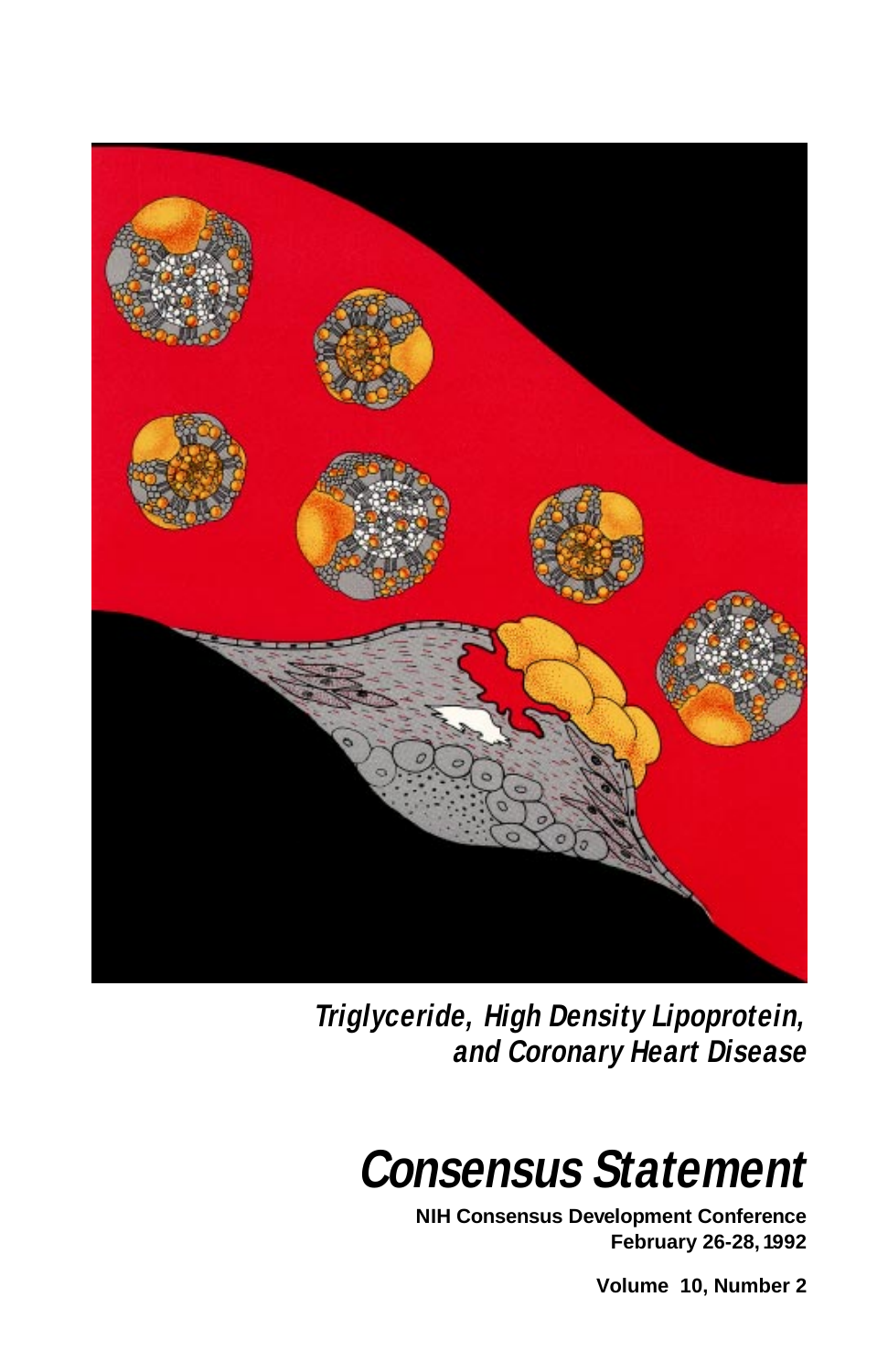NIH Consensus Development Conferences are convened to evaluate available scientific information and resolve safety and efficacy issues related to a biomedical technology. The resultant NIH Consensus Statements are intended to advance understanding of the technology or issue in question and to be useful to health professionals and the public.

NIH Consensus Statements are prepared by a nonadvocate, non-Federal panel of experts, based on: (1) presentations by investigators working in areas relevant to the consensus questions during a two day public session; (2) questions and statements from conference attendees during open discussion periods that are part of the public session; and (3) closed deliberations by the panel during the remainder of the second day and morning of the third. This statement is an independent report of the panel and is not a policy statement of the NIH or the Federal Government.

Copies of this statement and bibliographies prepared by the National Library of Medicine are available from the Office of Medical Applications of Research, National Institutes of Health, Federal Building, Room 618, Bethesda, MD 20892.

For making bibliographic reference to the consensus statement from this conference, it is recommended that the following format be used, with or without source abbreviations, but without authorship attribution:

Triglyceride, High Density Lipoprotein, and Coronary Heart Disease. NIH Consens Statement 1992 Feb 26-28; 10 (2):1-28.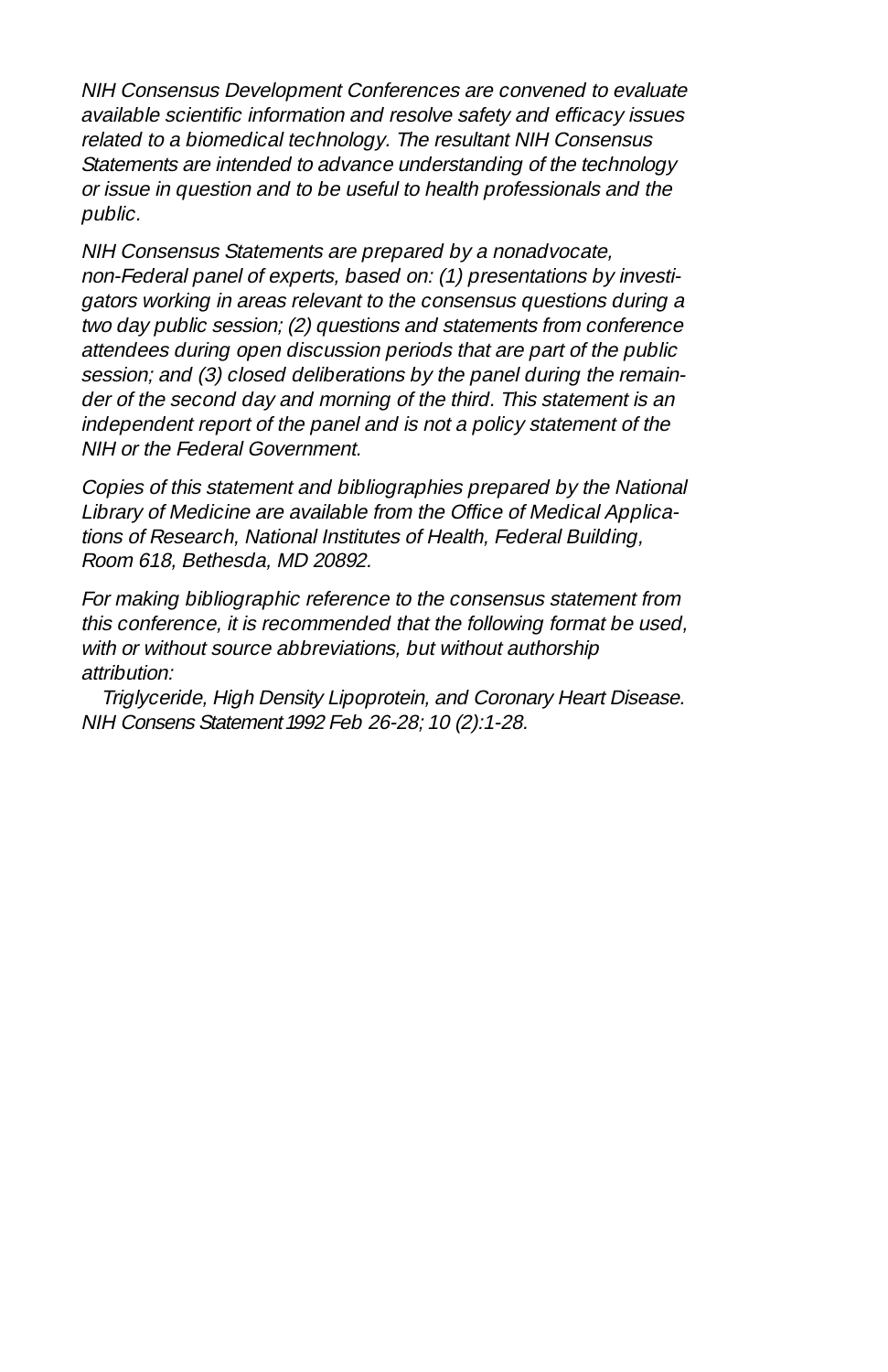This statement reflects the panel's assessment of medical knowledge available at the time the statement was written. Thus, it provides a "snapshot in time" of the state of knowledge on the conference topic. When reading the statement, keep in mind that new knowledge is inevitably accumulating through medical research.



**NIH Consensus Development Conference February 26-28, 1992** 

**Volume 10, Number 2**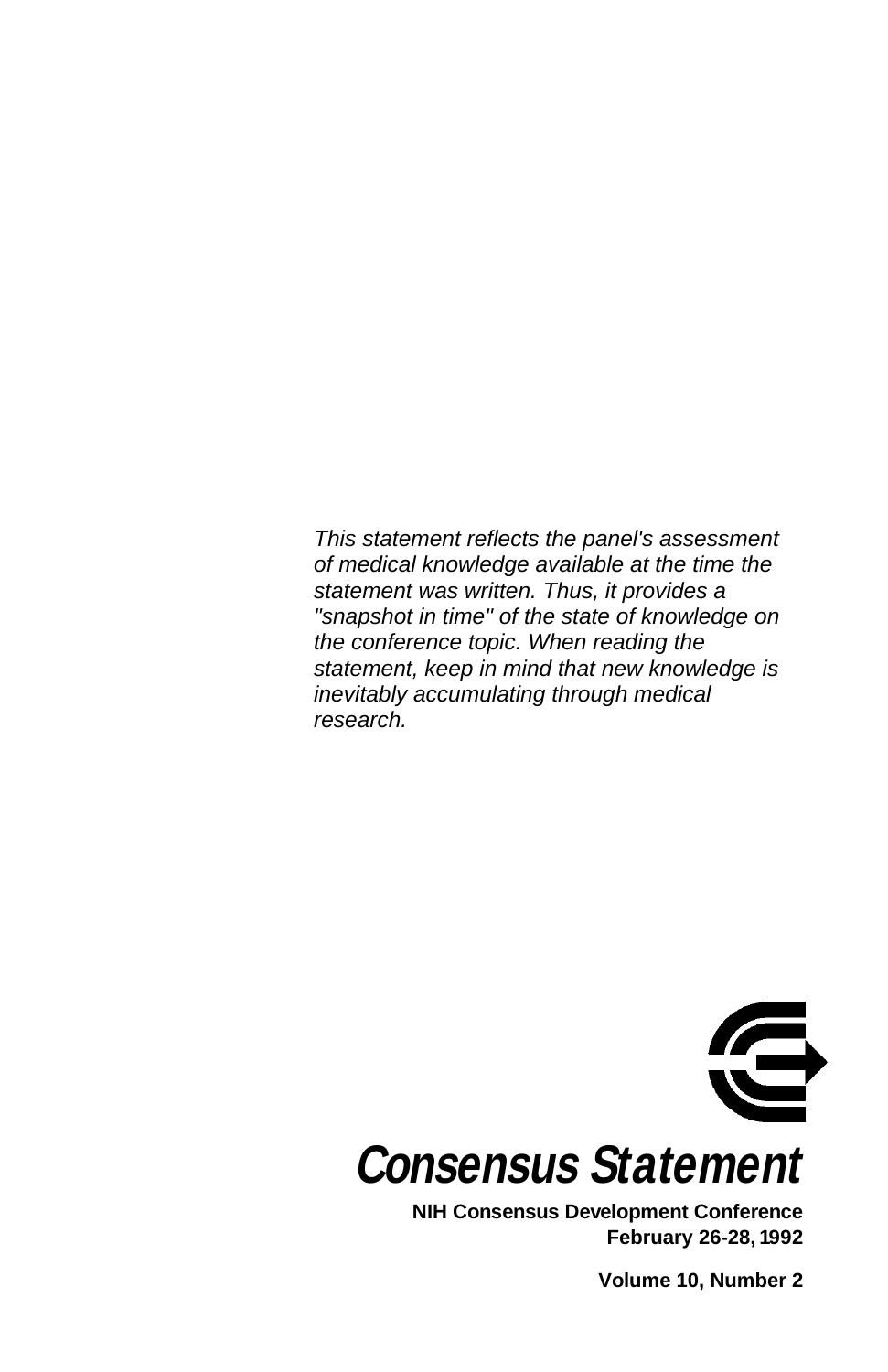# **Abstract**

The National Institutes of Health Consensus Development Conference on Triglyceride, High Density Lipoprotein, and Coronary Heart Disease brought together experts in lipid metabolism, epidemiologists, and clinicians as well as other health care professionals and the public to address the following questions: (1) Is the relationship of high triglcyeride and/or low HDL cholesterol with coronary heart disease causal? (2) Will reduction of high triglyceride and/or elevation of HDL cholesterol help prevent coronary heart disease? (3) Under what circumstances should triglycerides and HDL cholesterol be measured? (4) Under what circumstances should active intervention to lower triglyceride and/or raise HDL cholesterol be considered in high risk individuals and the general population? (5) What can be accomplished by dietary, other hygienic, and drug treatments? (6) What are the significant questions for future research? Following two days of presentations by experts and discussion by the audience, a consensus panel weighed the evidence and prepared their consensus statement.

Among their findings, the panel concluded that (1) existing data provide considerable support for a causal relationship between low HDL and CHD; however, with respect to TG data are mixed and the evidence on a causal relationship is incomplete; (2) initial TG and/or HDL levels modify benefit achieved by lowering low density lipoprotein cholesterol (LDL-C); however, evidence from clinical trials is insufficient to draw conclusions about specific benefits of TG and/or HDL altering therapy; (3) HDL-C measurement should be added to total cholesterol measurement when evaluating CHD risk in healthy individuals provided accuracy of measurement, appropriate counseling, and followup can be assured; (4) there is general agreement with the Adult Treatment Panel (ATP) guidelines that LDL-C is essential in cardiovascular risk assessment, as well as that persons with elevations of LDL-C greater than 150 mg/dl refractory to nondrug therapies may require drug treatment; (5) there is a strong consensus that hygienic approaches (diet, exercise, smoking cessation, weight loss) should be employed to lower TG and/or raise HDL; there is no consensus for the use of drug treatment in patients with borderline hypertriglyceridemia and low HDL-C levels in the presence of a desirable LDL-C level.

The full text of the consensus panel's statement follows.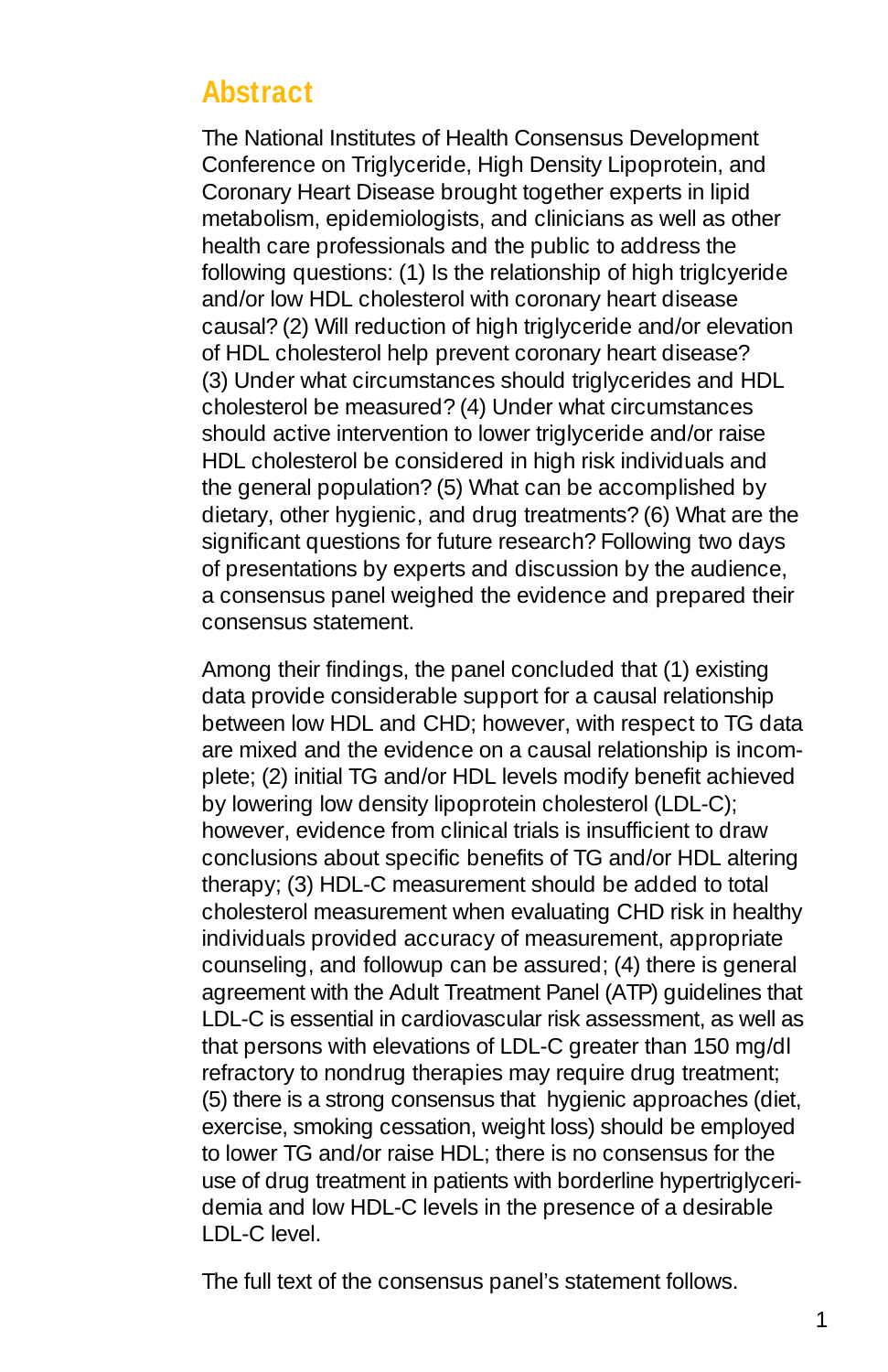# **Introduction**

Great progress has been made over the past 30 years in identifying cardiovascular risk factors and in developing and implementing measures to correct them. The guidelines developed by the Adult Treatment Panel (ATP) of the National Cholesterol Education Program identified low density lipoprotein (LDL) as the major atherogenic lipoprotein and high levels of LDL cholesterol as the primary target for cholesterol-lowering therapy.

The ATP recognized low HDL cholesterol (< 35 mg/dl) as a major risk factor for coronary heart disease (CHD). It recommended that HDL cholesterol be measured in all patients with high blood cholesterol (≥ 240mg/dl) and in those patients with borderline high blood cholesterol (200-239 mg/dl) who had definite CHD or two other CHD risk factors (one of which could be male sex). Low HDL cholesterol was entered in the treatment decision algorithm as one of the major risk factors that would affect the assessment of overall coronary risk and therefore influence clinical decisions about treatment. The ATP report listed major causes of reduced serum HDL cholesterol, and although there had been no clinical trials demonstrating the benefit of raising HDL cholesterol, the ATP made recommendations to raise HDL concentrations by hygienic means. The report noted the possible benefit of raising HDL concomitant with reducing elevated LDL; however, drug therapy was not advocated specifically toraise HDL cholesterol in patients without high LDL cholesterol levels.

The ATP also addressed hypertriglyceridemia using definitions and recommendations of the National Institutes of Health Consensus Development Conference on Treatment of Hypertriglyceridemia, which convened in September 1983. The ATP regarded the relationship between plasma triglyceride levels and cardiovascular disease as controversial. The report stated that consistent evidence is lacking to support recognition of triglyceride as an independent risk factor of CHD. Instead, the ATP suggested that plasma triglyceride levels probably reflected the presence of certain atherogenic proteins and might be a clue to the presence of other lipoprotein abnormalities that were more directly associated with CHD, such as low HDL cholesterol, low apoprotein A-1, or elevated apoprotein B. It was noted that hypertriglyceridemia alone might be a marker for familial combined hyperlipidemia. The ATP further recognized that many disease entities that elevate triglyceride levels,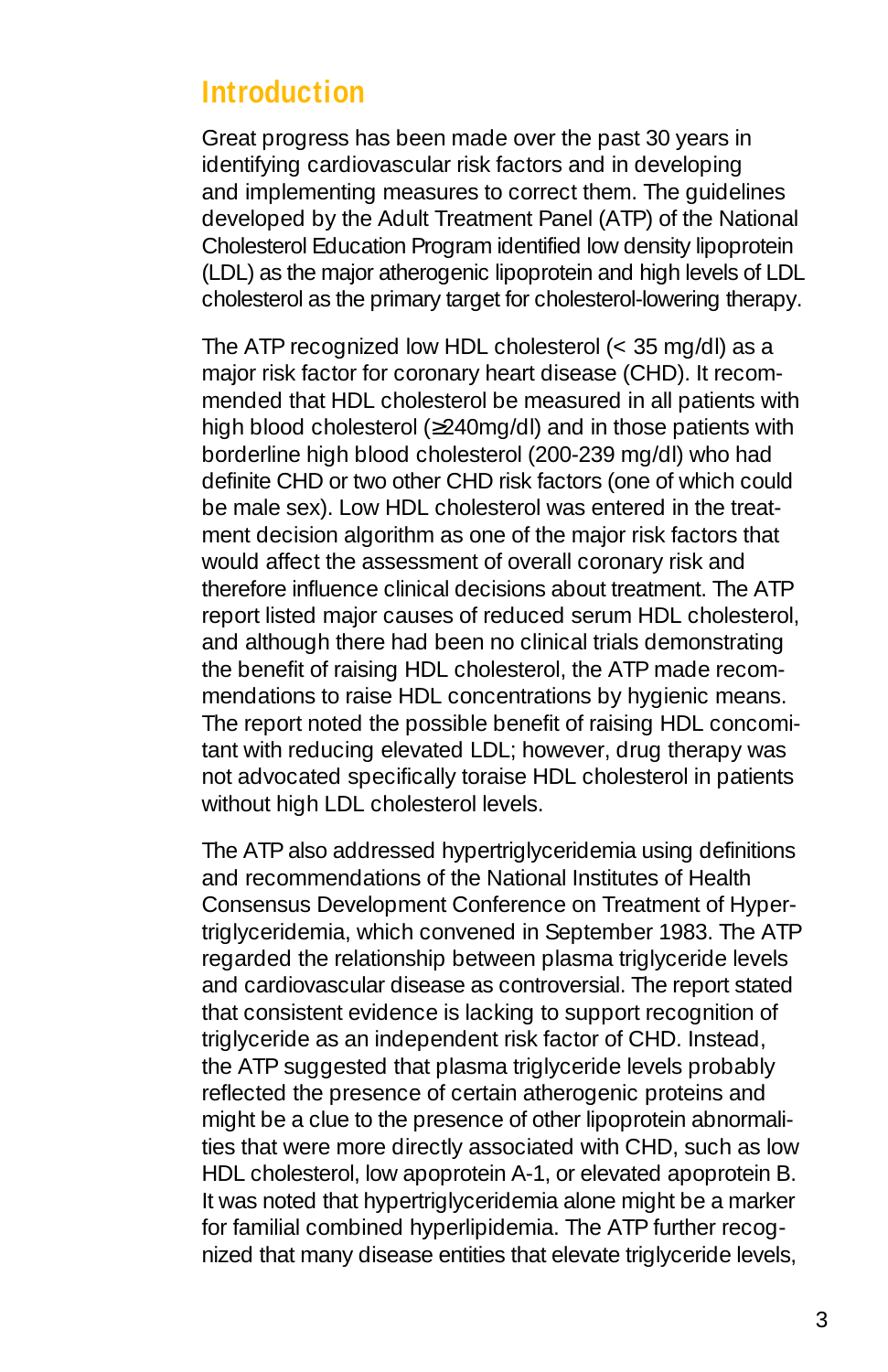such as diabetes mellitus, nephrotic syndrome, and chronic renal disease, carry an increased risk of CHD. Other secondary causes of hypertriglyceridemia, such as commonly used drugs, also were listed. Hygienic measures were recommended for all individuals with hypertriglyceridemia; however, drug therapy was advocated only for those with marked hypertriglyceridemia who did not respond adequately to modification of diet. The ATP recommended that the triglyceride levels be measured in all patients with high blood cholesterol and in those patients with borderline high blood cholesterol who had definite CHD or two other CHD risk factors.

Since these guidelines were developed, the scientific data base has significantly expanded. Genetic investigations into familial dyslipidemias, advances in molecular biology, animal experiments, human observational studies, lipid metabolic studies, epidemiologic data, and the results of interventional clinical trials looking at mortality, cardiovascular endpoints, and angiographic changes in atheromatous lesions have created interest in further examination of the role of HDL cholesterol and triglycerides in the pathogenesis of coronary artery disease.

The consensus conference was designed to address the following questions:

- Is the relationship of high triglyceride and/or low HDL levels with coronary heart disease causal?
- Will reduction of high triglyceride and/or elevation of HDL cholesterol help prevent coronary heart disease?
- Under what circumstances should triglycerides and HDL be measured?
- What can be accomplished by dietary, drug, and other hygienic treatments?
- Under what circumstances should active intervention to lower triglyceride and/or raise HDL cholesterol be considered in high-risk individuals and the general population?
- What are the significant questions for continuing research?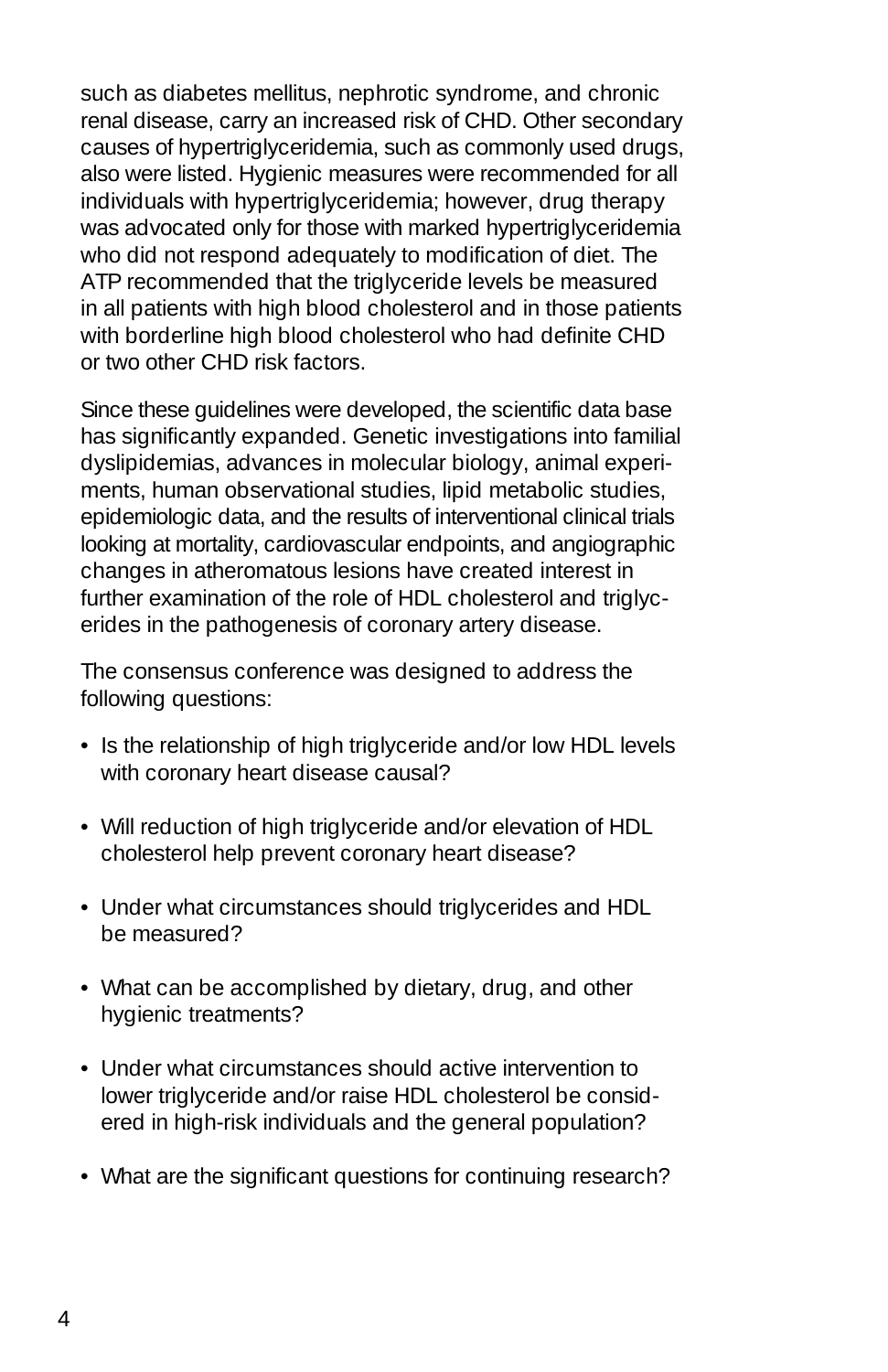To address these questions, the National Heart, Lung, and Blood Institute and the Office of Medical Applications of Research of the National Institutes of Health convened a Consensus Development Conference on Triglyceride, High Density Lipoprotein, and Coronary Heart Disease on February 26-28, 1992. After 2 days of presentations by experts and discussion by the audience, a consensus panel drawn from specialists and generalists from the medical profession and related scientific disciplines, clinical investigators, and public representatives considered the evidence and came to the following conclusions.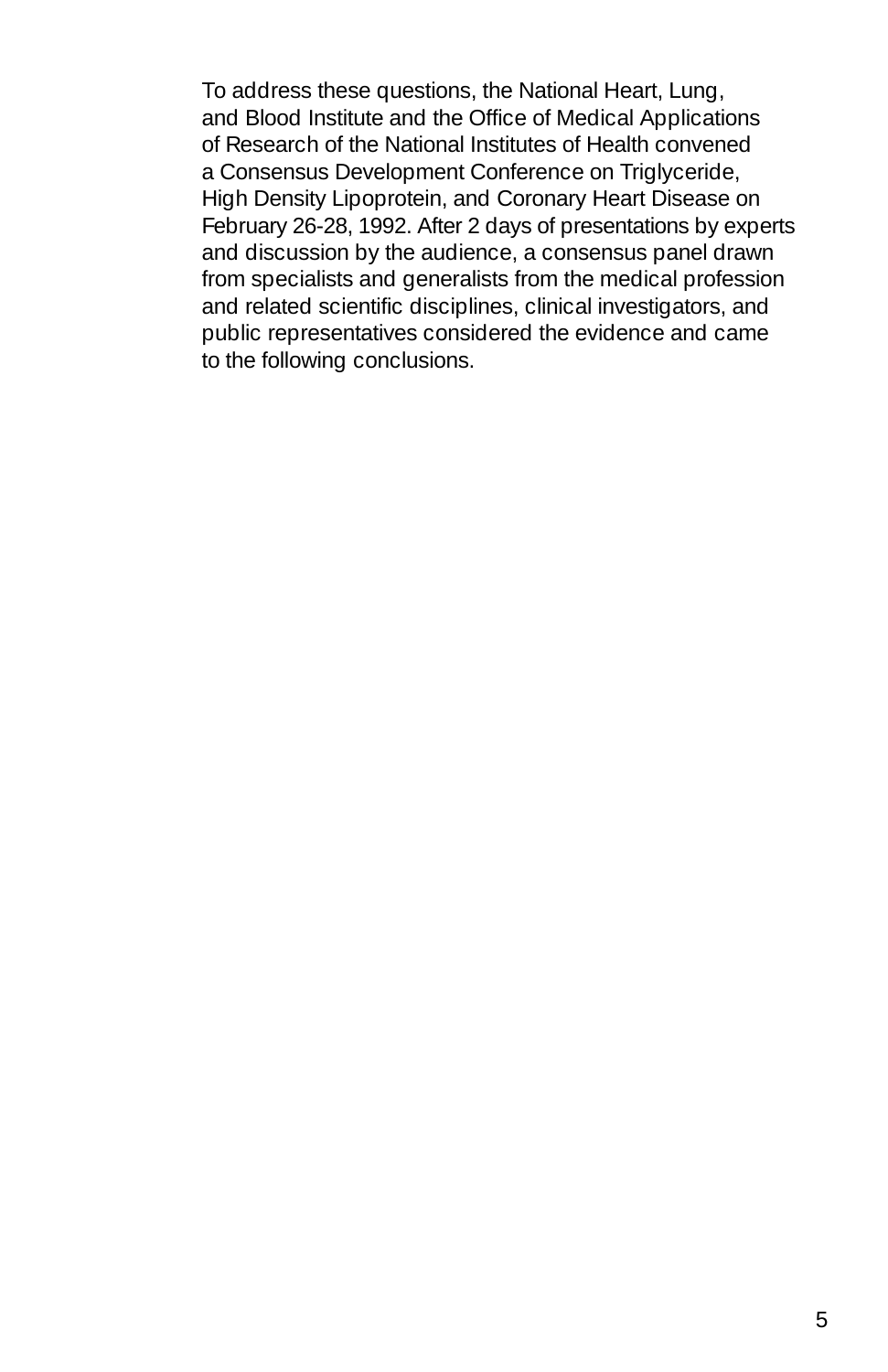# **Is the Relationship of High Triglyceride and/or Low HDL Levels with Coronary Heart Disease Casual?**

Associations between triglyceride, HDL, and coronary heart disease are well described in the literature. Causality may be inferred based on consistency of the data, strength of association, temporality, dose response, specificity, and biologic plausibility. The relevant observations for these criteria are described below.

# **HDL**

A number of studies have been performed that have examined the relationship of HDL levels and the incidence of coronary heart disease. Studies of kindreds with familial forms of low HDL-C show that many affected members have CHD. Among 19 prospective epidemiologic studies, 15 have shown a significant and strong inverse relationship between HDL-C and CHD, 3 have shown an inverse trend, and one showed no trend. In the Framingham Heart Study, the Lipid Research Clinics (LRC) Mortality Followup Study, the LRC Coronary Primary Prevention Trial, and the Multiple Risk Factor Intervention Trial quantitative analysis of the data was consistent with a 2 to 3 percent decrease in CHD risk for each 1 mg/dl increase in HDL-C level, after adjustment to control for other risk factors. Followup extended from 6 to 10 years, and similar results were found in men and women. The limited information available on interventions which increase HDL-C suggests that this has a favorable effect on CHD. In studies of atherosclerosis regression, examination of coronary angiographic changes following interventions which increased HDL-C have generally shown positive results.

The concept that HDL may prevent the entry of cholesterol into the process of atherogenesis or even remove cholesterol from atherosclerotic lesions, so-called reverse cholesterol transport, has been supported by animal experiments. Two experiments suggest that affecting HDL may be beneficial. In one, HDL was infused into rabbits being fed atherogenic diets, and in the other, transgenic mice overexpressing human apoprotein A-1 were fed atherogenic diets. In both cases, there was less rapid progression of atherosclerosis.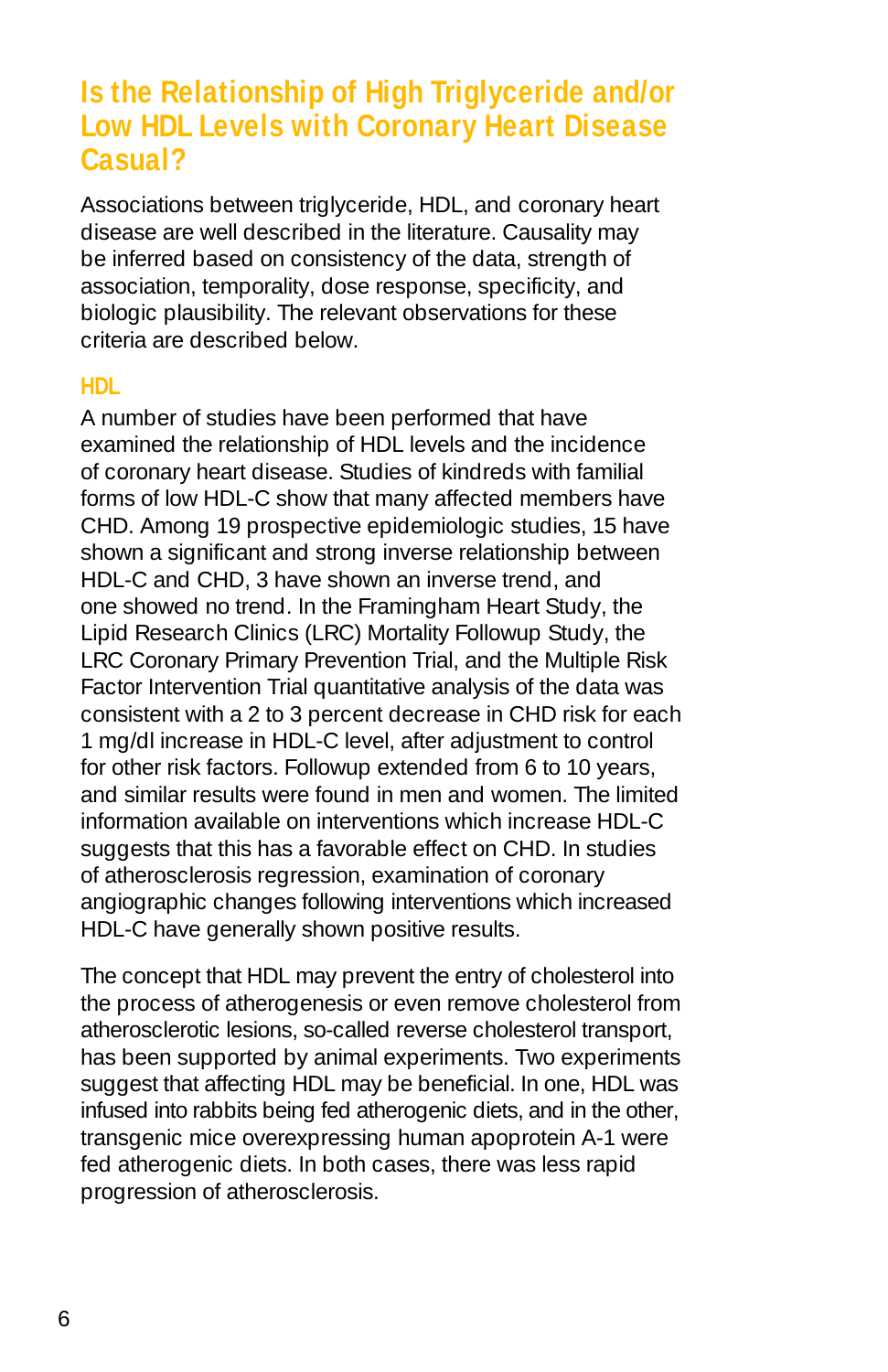However, there are still several unresolved issues. Unlike the situation with triglycerides, there is presently no information that examines HDL levels in relationship to alterations in coagulation factors. Not all individuals with inherited low HDL levels develop premature coronary heart disease. Subjects with genetic defects in the production of HDL have more CHD than those with defects in the catabolism of HDL. The reasons for these variations in CHD incidence are poorly understood, but further investigation of such cases may shed light on the role of HDL in atherogenesis. It is apparent, as in most lipoprotein fractions, that HDL is a heterogeneous collection of particles of differing size and composition and that subpopulations of HDL are altered in many of the dyslipidemias. It is not known to what extent these alterations of HDL contribute to atherogenesis and if all interventions affect these fractions in a similar way. The conclusions reached by the panel are related to studies reviewed based on American and European populations. These conclusions may not be necessarily applicable to populations with a low incidence of CHD.

# **Triglyceride**

Observational studies using case control methods in patients with CHD have consistently shown a strong association of increased triglyceride with CHD. Most prospective cohort studies similarly show a strong positive relationship between triglyceride and CHD, demonstrating a dose response relationship. However, some studies suggest a specific level must be achieved for increased risk. When these same cohort studies are subjected to multivariate analysis, controlling for other risk factors such as blood pressure, physical activity, and obesity, the effect of triglyceride is diminished. The addition of indicators of abnormal glucose metabolism or HDL-C either eliminates or significantly reduces triglyceride as an independent predictor for risk.One possible explanation for the variability of these data may be found in the heterogeneity of the triglyceride containing lipoprotein and the biological variability of the measurement. The measurement of a single fasting triglyceride may inadequately represent this lipid. Individual triglyceride-rich lipoproteins, chylomicron remnants, intermediate density lipoproteins (IDL), very low density lipoproteins (VLDL), or particles of differing size and composition may be more closely related to CHD. Postprandial triglyceride may be more important than the fasting triglyceride levels, but little is known about this at the present time. In vitro studies find IDL, VLDL remnants, and other triglyceride-rich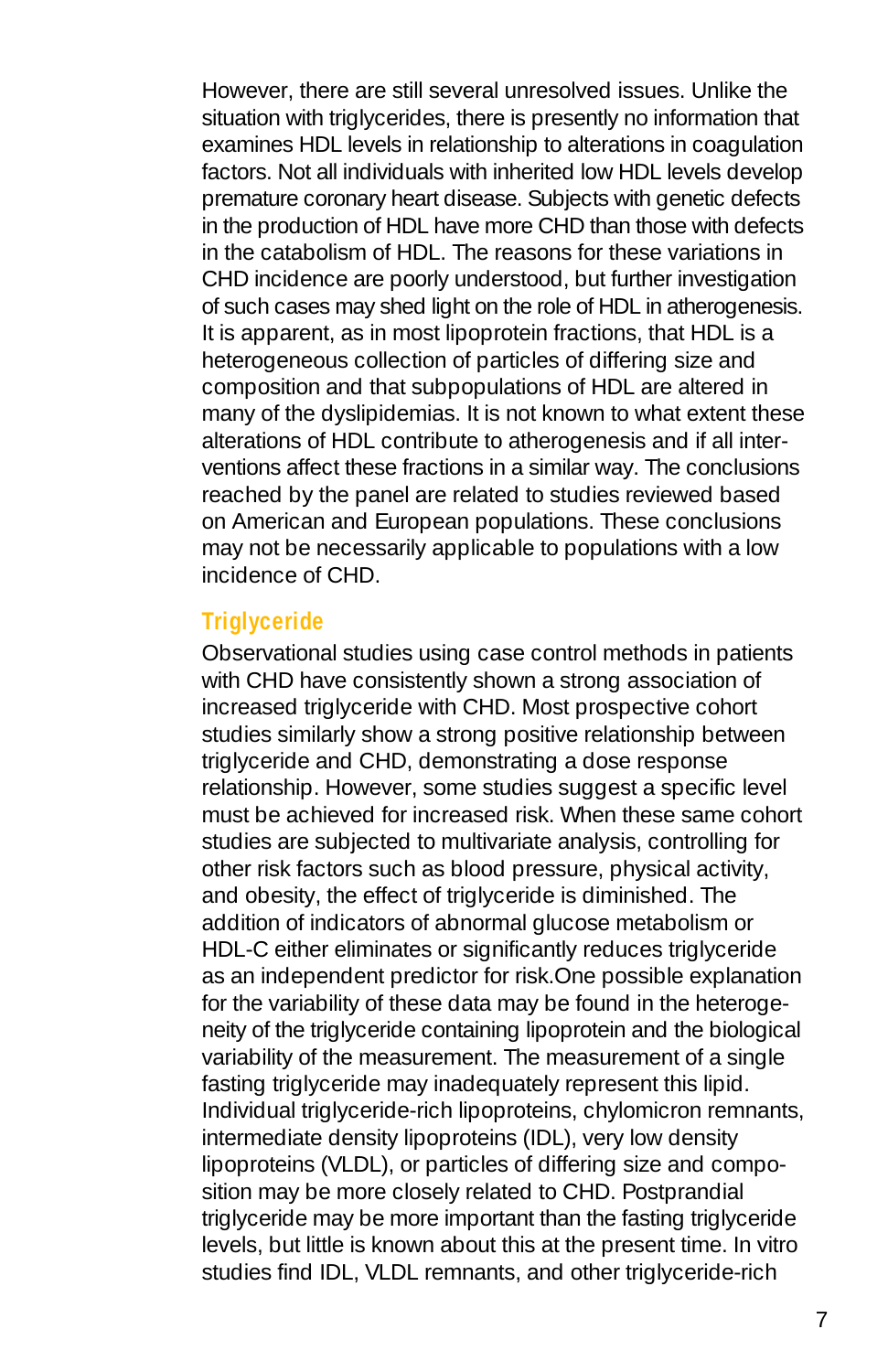lipoproteins to increase foam cell production. Some studies of atherosclerotic lesions have observed concentrations of triglyceride approximately twice those seen in the normal arterial wall. The triglyceride level of more advanced lesions does not rise as do the contents of cholesterol and cholesterol esters. This suggests that triglyceride may be metabolized within the arterial wall. Currently there is no animal model in which isolated elevations of triglyceride produce arterial lesions.

There are a number of genetic disorders with increased blood triglycerides. They may have either increased triglyceride synthesis or defects in removal. Many of these disorders (e.g., lipoprotein lipase deficiency and Apo-C-II deficiency) appear to have no increase in CHD despite elevated triglyceride levels. The VLDL and chylomicron particles of these patients are large and appear to lack atherogenic potential. However, other studies have reported premature CHD in hypertriglyceridemia, particularly when associated with hypertension or other lipid abnormalities characterized by small and apparently atherogenic VLDL and/or remnant particles as in familial combined hyperlipidemia and dysbetalipoproteinemia. In familial hypertriglyceridemia, some families have increased CHD, while others do not.

Recent data connect triglyceride levels with alterations of the coagulation system. Increased triglyceride levels are associated with increases in several coagulation factors (VII<sub>c</sub>, VIII<sub>c</sub>, and X<sub>c</sub>) and altered fibrinolytic factors (increased PAI-1 and decreased tPA activity). Lowering of triglyceride by diet or drugs may normalize these clotting factors. It is suggested that some of the deleterious effects of elevated triglyceride on CHD may be mediated through its effects on the clotting and fibrinolytic mechanisms.

Clinical trials to specifically reduce triglyceride levels to prevent CHD have not been performed. Several trials in which the primary aim was to reduce LDL or total cholesterol have been done where triglyceride was measured. Four nonrandomized trials of lipid-lowering treatments measured triglyceride but failed to find any association with angiographic changes in coronary arteries. Of six randomized angiographic studies, five found no association despite triglyceride changes in all groups.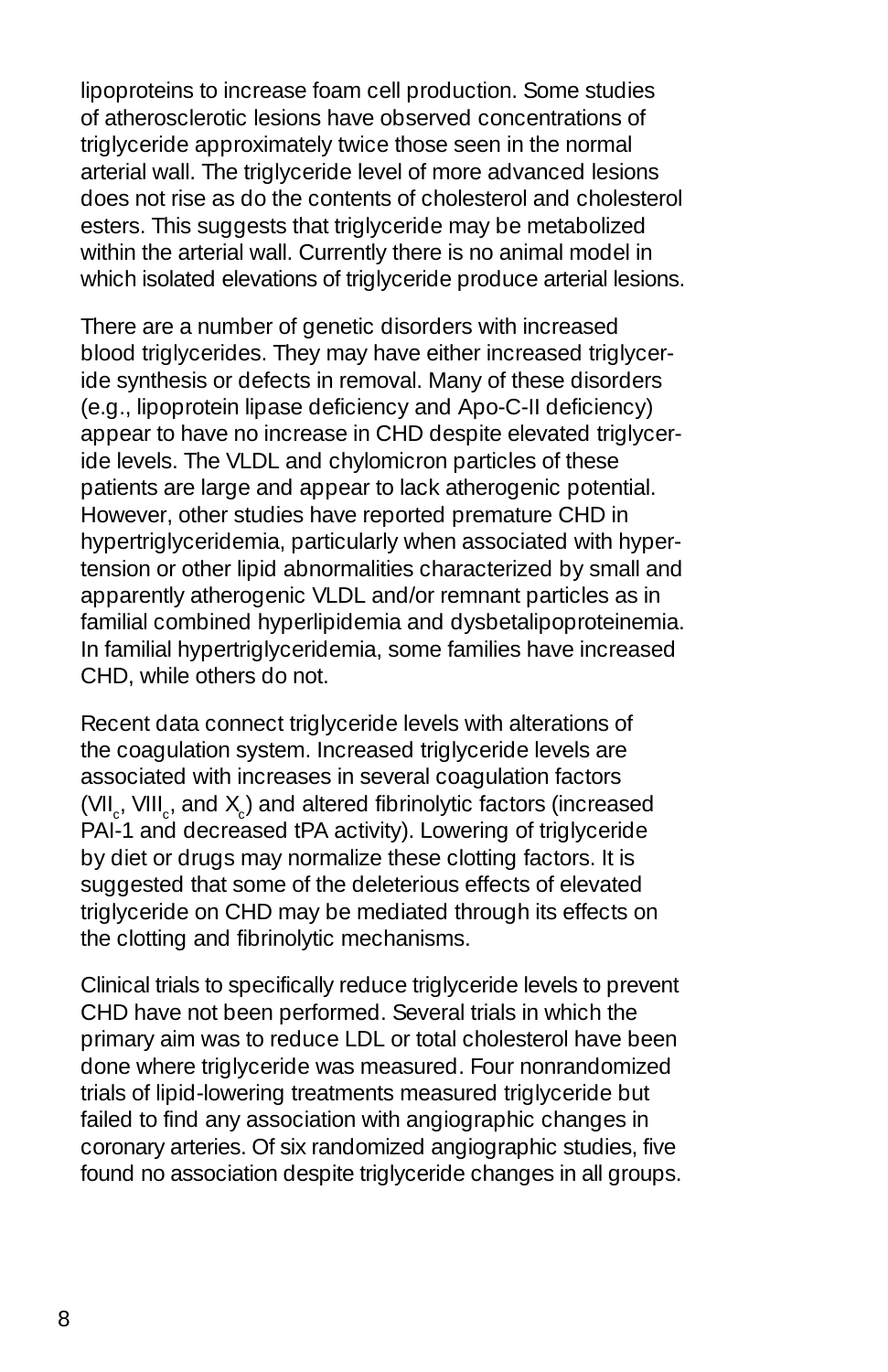One study demonstrated changes in lesions associated with triglyceride, HDL-C, and LDL-C. Four large trials with CHD endpoints measured triglyceride, but three failed to show any association of triglyceride with CHD outcomes despite significant reductions in the intervention groups. The Stockholm Ischaemic Heart Disease Secondary Prevention Study did find an association with triglyceride reduction.

The inverse association of HDL-C with triglyceride is important in most circumstances. It is reasonable to infer that triglyceride plays an important role in the regulation of HDL metabolism. In this scenario, HDL would be the lipoprotein interactive with the plaque formation mechanisms, but triglyceride would play an important role in establishing the type, size, and quantity of HDL particles.

In prospective studies in which triglyceride has been considered jointly with HDL-C, LDL-C, total cholesterol, and other known CHD risk factors, multivariate statistical analyses generally have not shown triglyceride to be an independent risk factor for CHD. Because of a strong inverse correlation between triglyceride and HDL-C, relatively low precision of triglyceride measurements, and considerably higher variability of triglyceride values compared with cholesterol values, theoretical statistical analyses were recently performed. These analyses may underestimate the association between triglyceride and the risk of CHD.

There is limited evidence from a recent prospective observational study (PROCAM Study) suggesting that risk of CHD increased for individuals with relatively high LDL-C and low HDL-C with increasing triglycerides. In a recent primary prevention trial (Helsinki Heart Study), a subgroup analysis of individuals with high LDL-C and triglyceride and low HDL-C exhibited the largest benefit in reducing CHD. This subgroup analysis may be due to chance and warrants further study. There have been no intervention studies designed to address the question of the association of elevated triglyceride with CHD stratified by levels of HDL-C, LDL-C, and total cholesterol while controlling for other known CHD risk factors.

In summary, review of the information on HDL and CHD provides considerable support for a causal relationship. For triglyceride, the data are mixed; although strong associations are found in some studies, the evidence on a causal relation is still incomplete.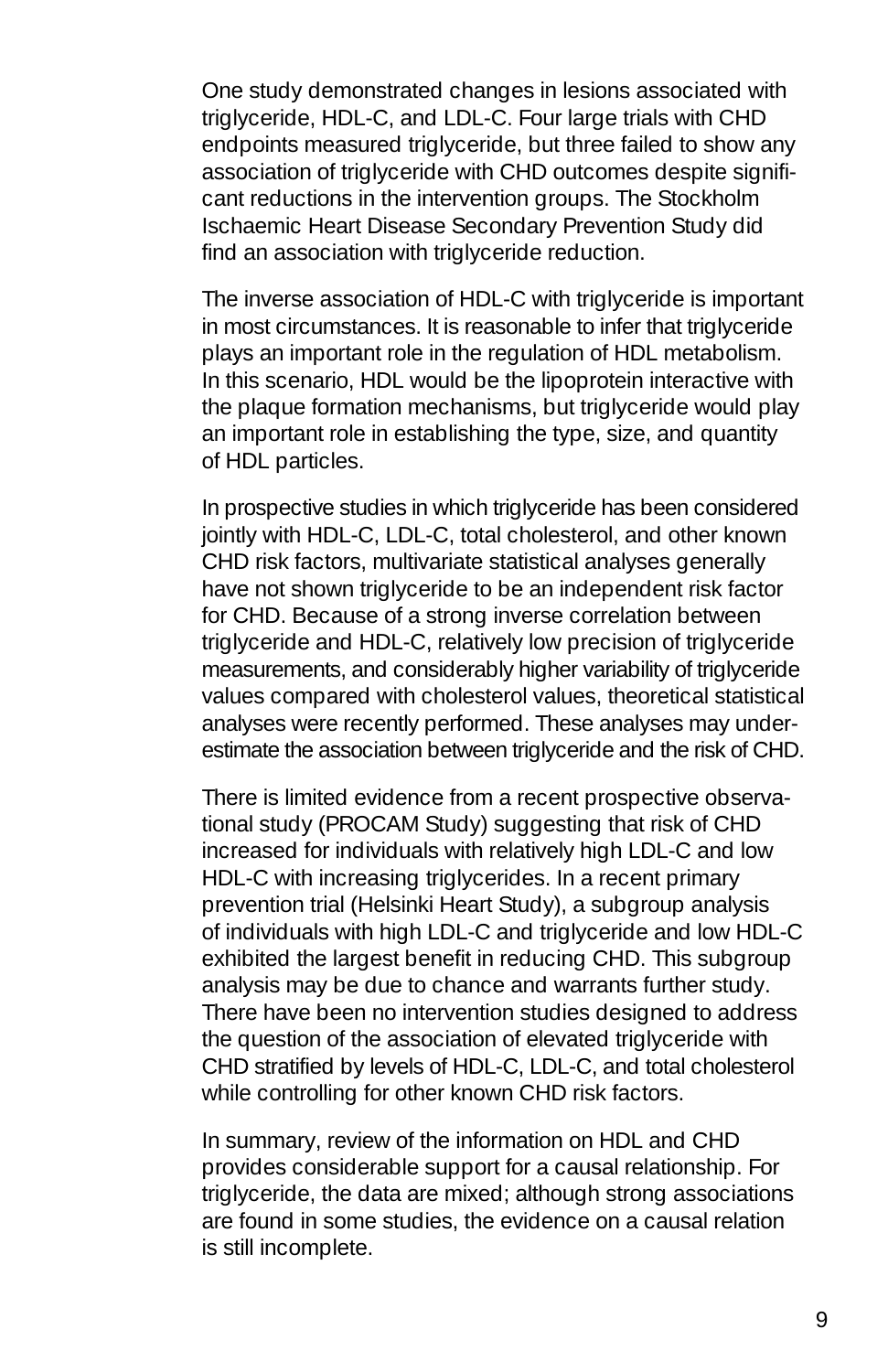# **Will Reduction of High Triglyceride and/or Elevation of HDL Cholesterol Help Prevent Coronary Heart Disease?**

The evidence most relevant to answer this question would consist of intervention trials with clinical or vascular imaging endpoints that demonstrated that reduction in very low density lipoproteins and/or elevations of HDL-C were associated with reduced clinical CHD events. These include fatal and nonfatal MI, angina, sudden death, need for coronary artery bypass graft surgery, angioplasty and other cardiovascular endpoints, or favorable changes in coronary lesions as evaluated by serial quantitative imaging of the coronary artery. Ideally, there would be quantitative correlations between the lipid-lipoprotein parameters and the study endpoints, and it would be shown that the lipoprotein alterations completely account for the favorable study endpoints. The data would be particularly convincing if total mortality also were favorably affected, and drug toxicity and drug side effects were acceptably low. Supporting data from appropriate experiments in animals would also be valuable.

Several large scale clinical trials involving both primary and secondary prevention have assessed the effects of lipid lowering on clinical coronary endpoints and have also measured total cholesterol, triglyceride, or HDL-C throughout the study. None of these trials was designed specifically to test the hypothesis that altering triglyceride or HDL-C concentrations would reduce coronary risk. Hence, none of the studies selected patients based solely on elevated triglyceride or low HDL-C. Instead, most studies sought to test the efficacy of lowering the LDL-C, and most subjects were chosen based on elevations of total cholesterol, LDL-C, or apolipoprotein B concentrations. Each of the interventions affected total cholesterol and/or LDL-C and one or more of the other components of the lipid profile. However, in only one of these studies, the Stockholm Ischaemic Heart Disease Secondary Prevention Study, was there a clear relationship between triglyceride levels in the treated group and beneficial change in CHD event rates. Since this study did not measure HDL levels, no conclusions could be drawn with regard to HDL. In the Lipid Research Clinics' Coronary Primary Prevention Trial, the overall decline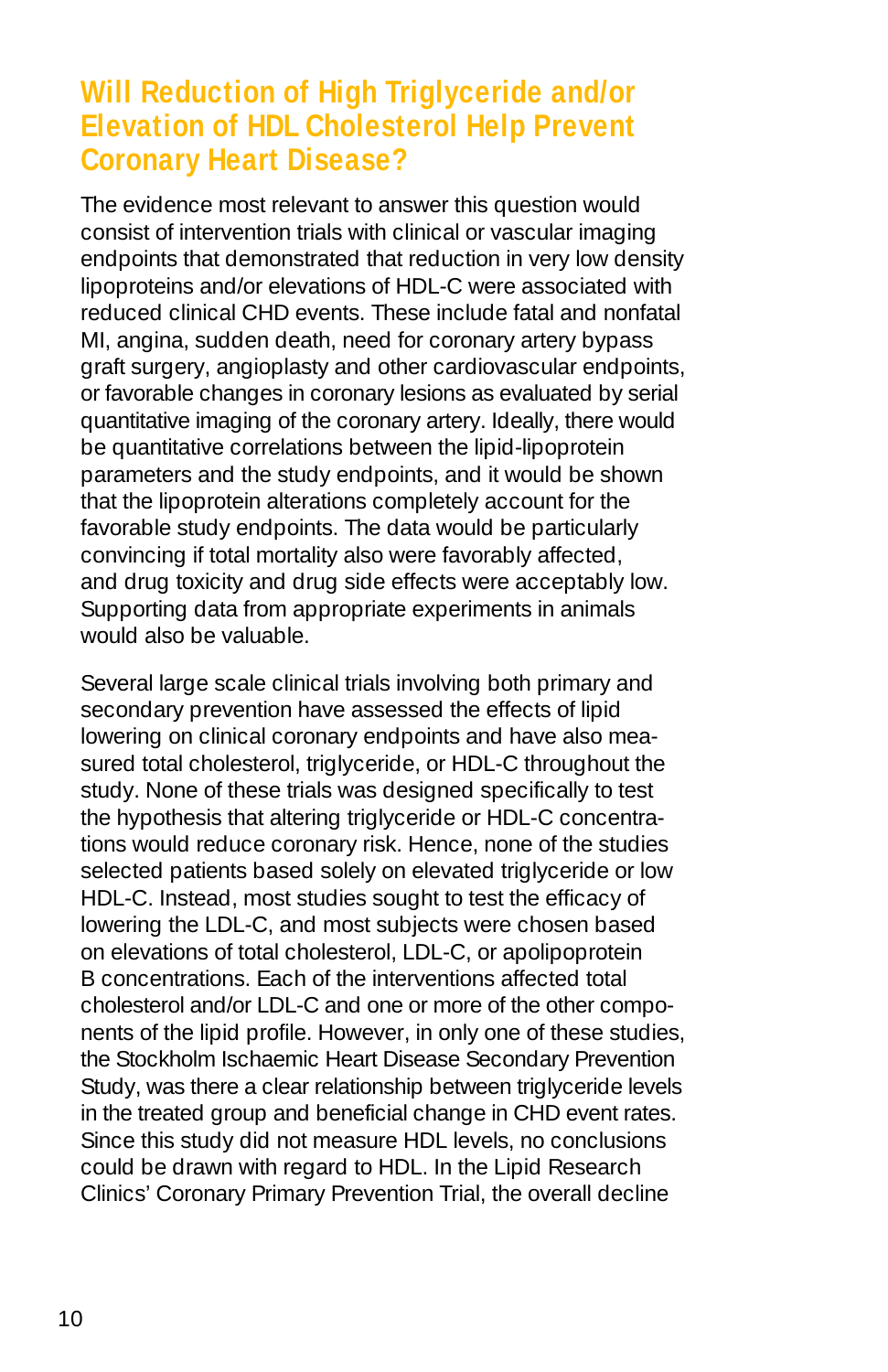in CHD risk was 19 percent, 2 percent of which was attributable to an increase in HDL that was correlated with a 2 percent decline in CHD risk, and the benefit was greatest in those with a baseline HDL > 50 mg/dl. It should be noted that significant correlations were demonstrated also between lowering of LDL cholesterol and coronary risk. In the Helsinki Heart Study, a mean 12 percent rise in HDL-C and an 11 percent fall in LDL-C were both correlated with a 34 percent decline in CHD events. After correcting for HDL-C and LDL-C, no relationship between CHD events and triglyceride concentrations was found. Approximately 10 percent of the treated subjects had LDL-C/HDL-C ratios > 5 and triglyceride > 200 mg/dl. These patients had a 70 percent lowering of their CHD risk with gemfibrozil therapy, suggesting that a subgroup at especially high risk and particularly sensitive to therapy had been identified. The relative lowering of risk in other subgroups was considerably less.

In a review of trials using angiographic endpoints employing randomization, interventions designed to alter lipoprotein levels caused small but generally favorable changes in coronary arteries (decreased progression, stabilization of lesions and possible regression in some cases, and less new lesion formation). These angiographic changes were associated with favorable outcome. However, attempts to correlate the favorable vascular changes to either total triglyceride reduction or HDL-C elevation have yielded no consistent trends.

Although the evidence from clinical trials is insufficient to draw conclusions about the specific benefits of perturbing triglyceride and/or HDL levels, lipid-lowering therapy is an effective strategy in CHD prevention. In most studies, the benefits are correlated with changes in LDL-C, but initial triglyceride and/or HDL concentrations play important modifying roles in determining the degree of benefits achieved. These modifying roles suggest that atherogenic and anti-atherogenic subfractions may be present in VLDL and HDL fractions, respectively. At the present time these fractions are not being specifically measured when determinations of triglyceride and HDL-C concentrations are normally carried out, as is noted in our response to question 1.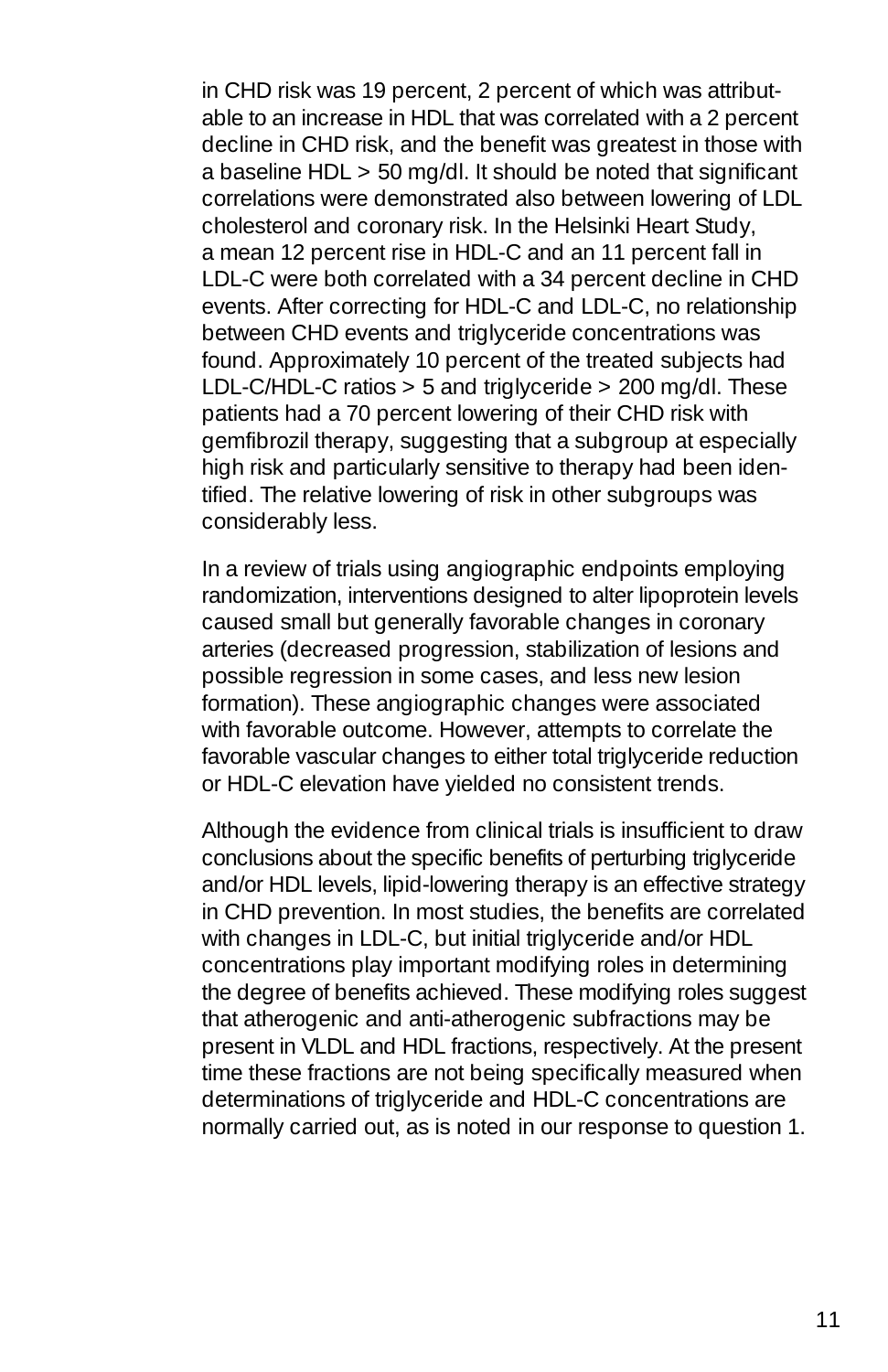# **Under What Circumstances Should Triglyceride and HDL Be Measured?**

Risk assessment using total cholesterol levels has proven valuable in identifying patients who are at elevated risk for atherosclerotic cardiovascular diseases. However, epidemiological data have demonstrated that a substantial percentage of patients who develop CHD have total cholesterol levels in the desirable range. Accordingly, HDL-cholesterol and triglyceride measurements have been proposed as additional methods to improve risk assessments.

The panel recommends assay of HDL-C levels under the following circumstance: HDL-C measurement should be added to total cholesterol measurement when evaluating CHD risk in healthy individuals provided accuracy of measurement, appropriate counseling, and followup can be assured.

The panel recommends assay of both HDL and triglyceride levels under the following circumstances:

- To assess risks for progression of disease and development of additional cardiovascular complications in persons with known CHD.
- To refine CHD risk assessment in those with increased total cholesterol (above the desirable range). Here, HDL-C and triglycerides should be measured to identify those who may have high HDL-C and desirable LDL-C and, therefore, be at low to average risk for CHD.
- To refine CHD risk assessment in those with desirable total cholesterol who have 2 or more CHD risk factors (e.g., male sex, postmenopausal female, hypertension, family history, smoking, diabetes). In this setting, HDL-C and triglyceride should be measured to identify those who may have low HDL-C and/or high triglyceride and, therefore, actually be at additional risk for CHD.
- To refine CHD risk assessment in patients with other disorders which may be associated with increased triglyceride and are known to be associated with increased CHD risk (e.g., diabetes, peripheral vascular disease, hypertension, central obesity, chronic renal disease).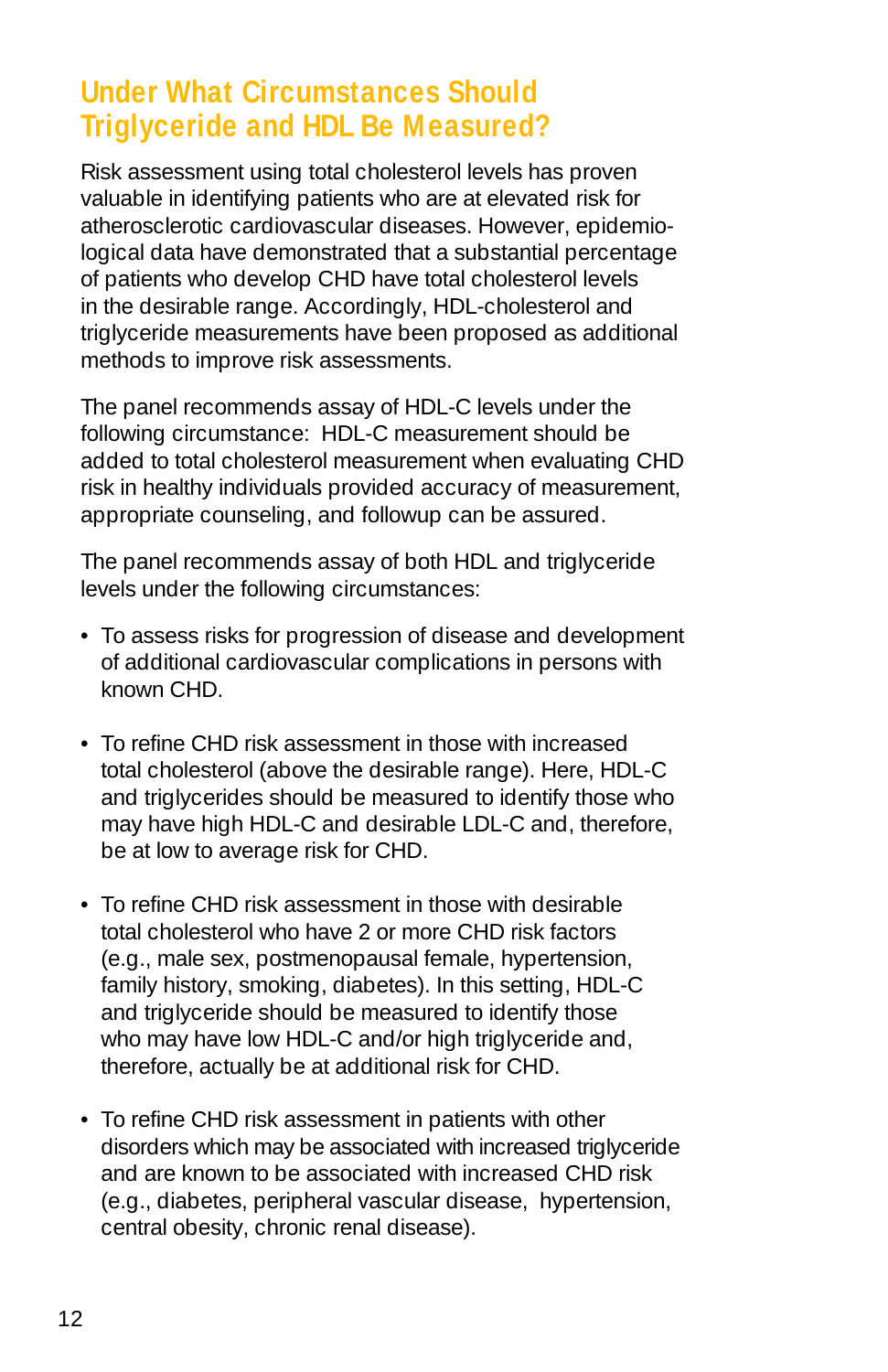- In patients with lactescent serum, lipemia retinalis, xanthomata, or pancreatitis, to determine the presence of familial hyperlipidemic disorders and/or the likelihood for recurrence of pancreatitis and to follow triglyceride response to treatment in such cases when triglyceride is elevated, triglyceride should be measured.
- To follow results of nonpharmacologic and/or pharmacologic therapy directed toward reductions of triglyceride and/or increases of HDL-C in order to assess treatment effect.

### **Measurement Considerations**

The extent to which HDL-C and triglyceride levels can be used to assess risk for CHD depends, among other things, on the accuracy and reliability with which these plasma lipids can be measured. Imprecision in these measurements relates to both biologic and analytical variations. The biologic variation for HDL-C measurements, expressed as coefficient of variation (CV), is approximately 7 to 8 percent, and the analytical variation is approximately 6 percent (CV). For triglyceride, the biologic variation approximates 20 percent (CV) and analytical variation, 5 percent (CV). In addition, the variability is dependent upon prior alcohol intake, posture, concomitant medications and hormones, prior exercise status, diet, menstrual cycle, time of day (a.m.), and sample collection (e.g., concentration of anticoagulant in the blood filled tube and storage). Standardizing these factors will reduce the variability. Accordingly, using current techniques for HDL and triglyceride analysis, at least two, ideally three, samples, taken in the fasting state at least 1 week apart, are generally recommended in order to enhance precision before treatment decisions are finalized.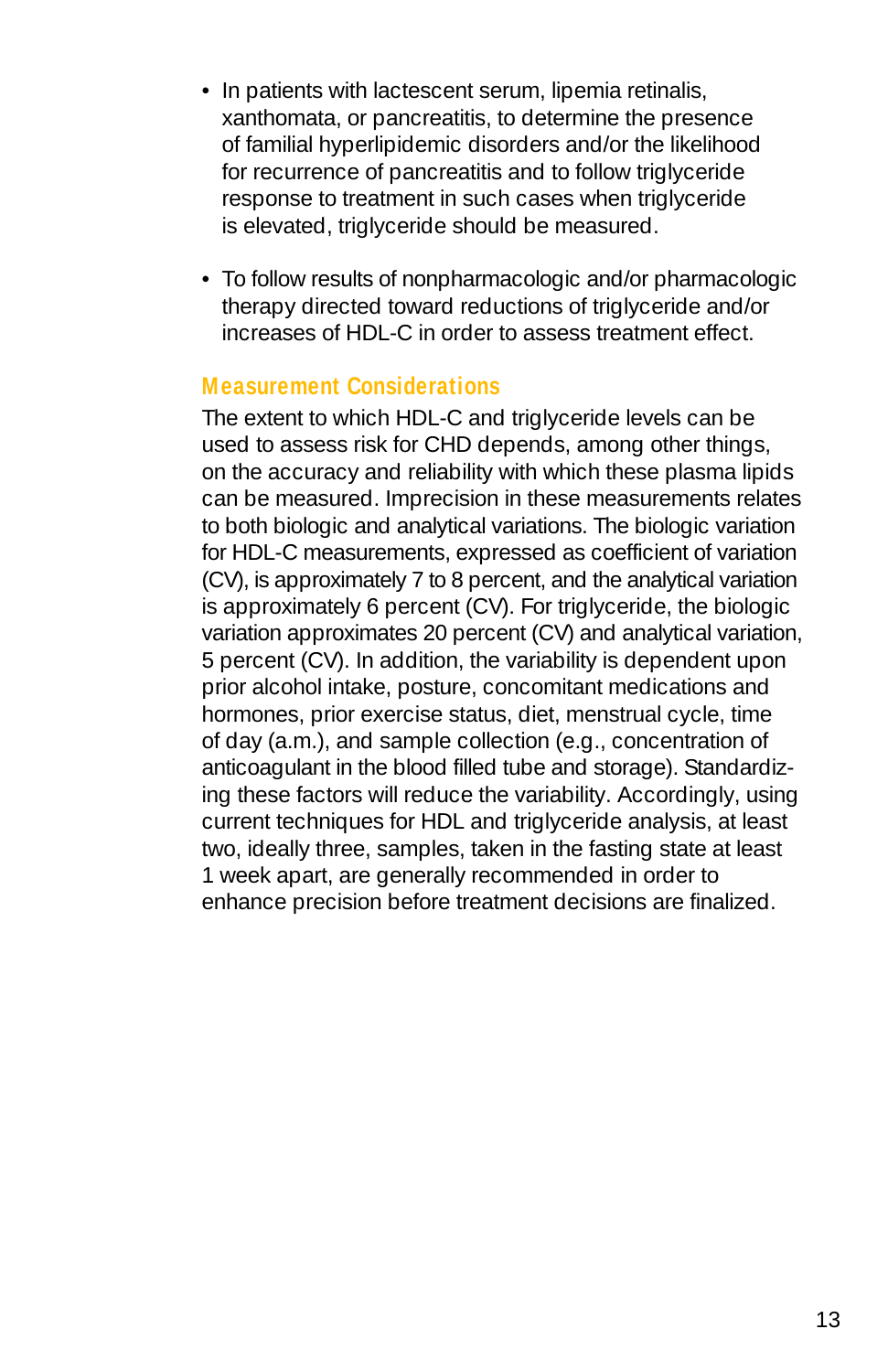# **What Can Be Accomplished By Dietary, Drug, and Other Hygienic Treatments?**

Lifestyle factors that significantly aggravate hypertriglyceridemia and low HDL-C levels are obesity, smoking, and sedentary lifestyle. Thus, diet and weight control, exercise, and smoking cessation must be the emphasis of treatment for elevated triglyceride and low HDL-C levels. Treatment should be individualized and targeted to the causative factor(s).

A National Cholesterol Education Program/American Heart Association Step-One diet is recommended for all patients with elevated triglycerides. Some patients will require a Step-Two diet to achieve further modifications in plasma lipids. A Step-One diet provides 30 percent of calories from fat, less than 10 percent of calories from saturated fatty acids, up to 10 percent of calories from polyunsaturated fatty acids, up to 15 percent of calories from monounsaturated fatty acids, and < 300 mg of cholesterol. A Step-Two diet provides < 7 percent of calories from saturated fatty acids, and < 200 mg of cholesterol. These diets are effective in achieving a plasma total and LDL-C lowering, facilitate achieving and maintaining a healthy weight, and aid in managing elevated triglycerides.

# **Obesity/Overweight and Excess Calories**

Obesity/overweight and excess calories frequently are associated with hypertriglyceridemia and low HDL-C levels. Frequently, weight loss alone can significantly decrease plasma triglycerides and increase HDL-C levels. Achieving and maintaining a healthy weight by diet (calorie control) and regular exercise are important in managing elevated triglyceride and low HDL-C levels. Frequently, weight loss alone normalizes plasma triglycerides; combined with a program of regular exercise, HDL-C levels may increase 10 to 20 percent.

# **Alcohol**

Alcohol increases plasma triglycerides in some patients and increases HDL-C. In patients with very high triglycerides, alcohol should be eliminated. Because of inherent problems, as well as its effects on triglycerides, alcohol use to raise HDL-C is not recommended.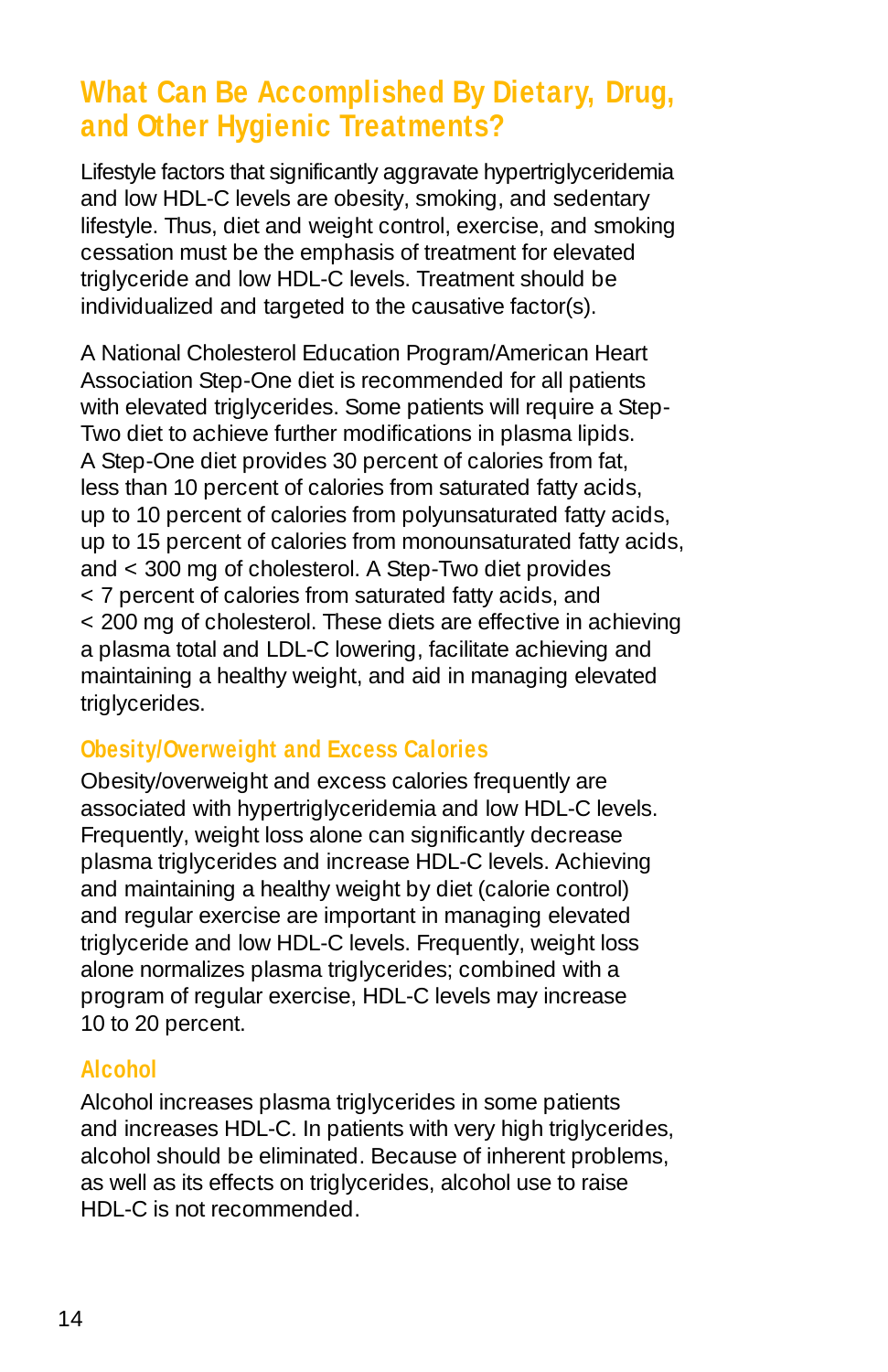# **Carbohydrate**

A high carbohydrate diet has been shown to increase plasma triglycerides and decrease HDL-C levels. These diets lead to the production of large buoyant VLDL particles, which are thought to be less atherogenic compared to dense VLDL particles. In societies that have a high carbohydrate diet and a low incidence of CHD, plasma triglycerides are slightly higher and both LDL-C and HDL-C are lower than in societies that consume a Western diet. Thus, low HDL-C levels of themselves may not be deleterious under these circumstances. The Step-One and Step-Two diets should emphasize complex carbohydrates and fiber for the treatment of elevated triglycerides. Some patients may initially experience a slight increase in plasma triglycerides on a Step-One and Step-Two diet; however, these patients should have more favorable lipid/ lipoprotein profiles (i.e., lower plasma total cholesterol and LDL-C levels) and therefore a lower risk of CHD.

# **Fish and Fish Oil**

From population studies, diets high in fish are associated with reduced CHD risk. Fish oils and omega-3 fatty acids result in decreased triglycerides, and may increase LDL-C and/or apolipoprotein B level(s). They also impair clotting and diabetic control. Omega-3 fatty acids, in large amounts, may reduce excessive triglyceride levels that do not respond adequately to recommended dietary therapy.

# **Exercise**

Exercise increases HDL-C and decreases plasma triglycerides and the risk of CHD. Intervention studies have shown that there is a dose-response relationship between HDL-C levels and the amount (frequency, intensity, duration) of exercise. In general, intervention studies report a 10 to 20 percent increase in HDL-C in response to an exercise program. The decrease in HDL-C in response to a diet that is lower in total fat, saturated fat, and cholesterol can be prevented/attenuated by a regular exercise program. A program of regular exercise is important in achieving and maintaining a healthy weight.

# **Cigarette Smoking**

Cigarette smoking decreases HDL-C and is a powerful risk factor for coronary heart disease. A recent study suggests that passive smoking also decreases HDL-C. Smoking cessation increases HDL-C and reduces CHD risk.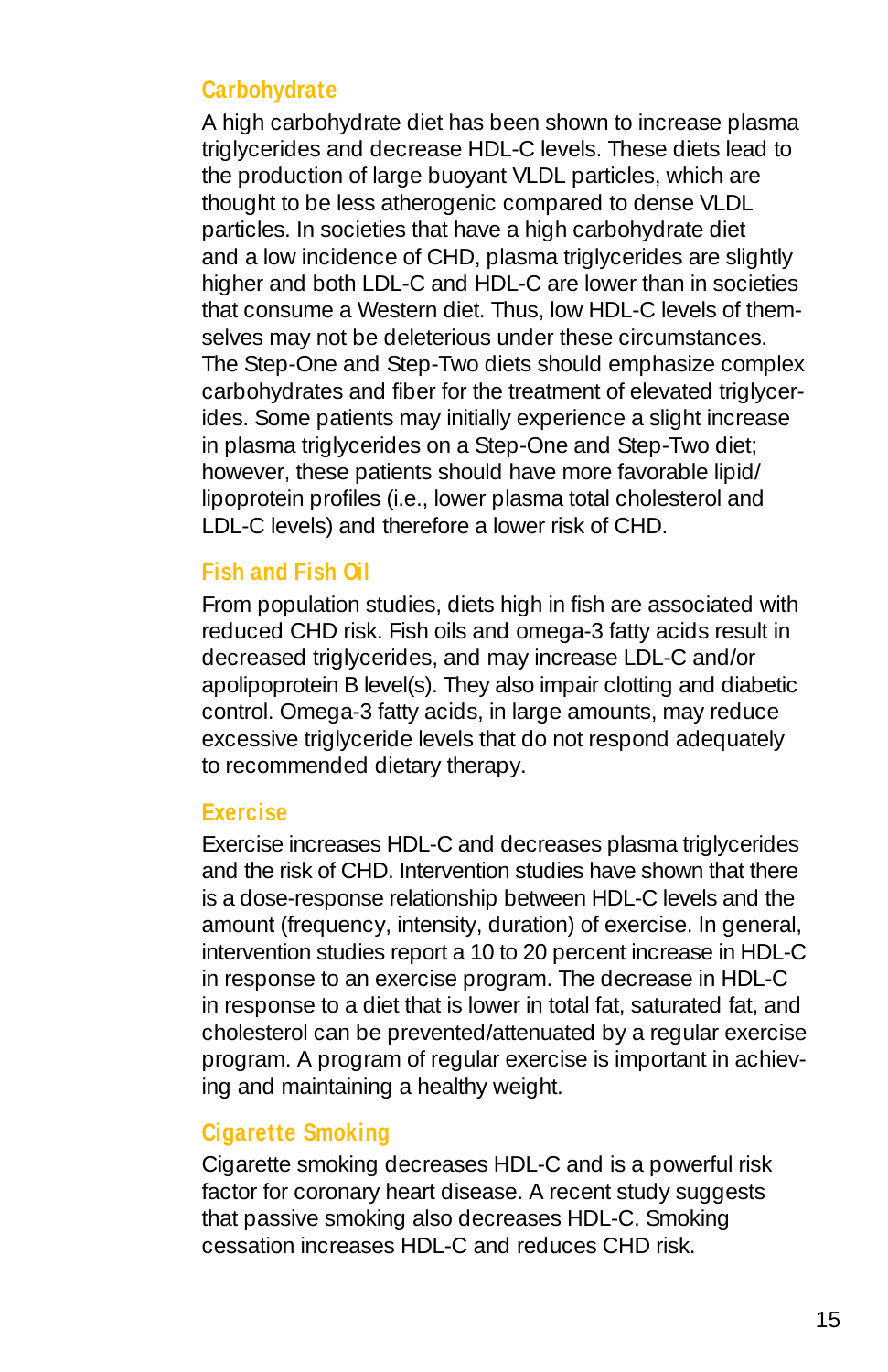# **Summary of Hygienic Therapy**

The primary therapy for the treatment of elevated triglyceride and low HDL-C levels is diet and weight control, exercise, and smoking cessation. Hygienic measures always should be used first, and rigorous intervention is recommended. For many patients, triglycerides and HDL-C can be normalized by these interventions alone.

Patients are likely to benefit from the services of health professionals such as registered dieticians and other qualified nutritionists, exercise physiologists, and health educators. Third-party reimbursement for these services is recommended to decrease the significant barriers that exist in enabling patients to realize the full benefits of hygienic therapy.

### **Pharmacologic Therapy**

Pharmacologic therapy of hypertriglyceridemia and low HDL is relegated to a secondary role for the reasons indicated above. All medications have side effects, and potential risks must be balanced with potential for benefit before their use can be justified.

Oral estrogens alter plasma lipoproteins and, from extensive observational studies in postmenopausal women, appear to reduce coronary heart disease by approximately 50 percent. In usual clinical doses, they lower LDL-C and increase HDL and triglycerides. Information is lacking on the effect of estrogen-induced changes in HDL subfractions, apolipoproteins, or the risks of CHD when triglyceride levels are increased. There is a risk of increased incidence of endometrial cancer and possible increase in the risk of breast cancer. Although extensive observational data indicate that there is benefit of estrogens in CHD, the most common cause of death in postmenopausal women, evidence from randomized prospective clinical trials demonstrating benefit in coronary heart disease is lacking.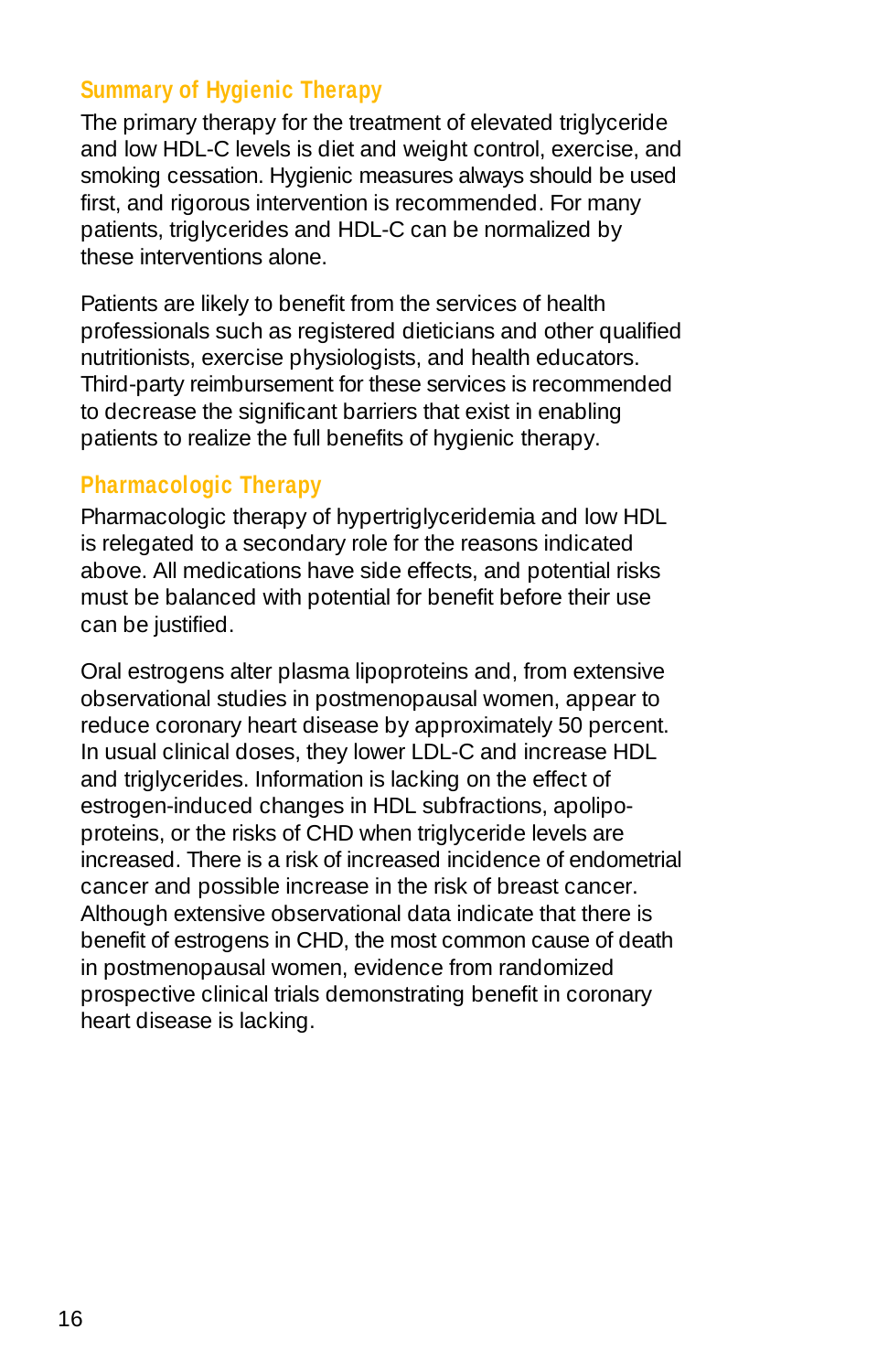Nicotinic acid decreases triglycerides in proportion to their elevation and is very effective in increasing low HDL. There is a relative contraindication for use in patients with noninsulindependent diabetes. Niacin is a first choice when drugs are required because of its low cost and its efficacy in altering multiple lipid fractions. The combination of diet, bile acid sequestrants, and niacin reduced progression of atherosclerosis and appearance of new lesions in patients with and without coronary bypass grafts.

Fibric acid derivatives decrease triglycerides and increased HDL-C. One fibric acid derivative, gemfibrozil, has been associated with reduced risk of CHD in patients with mixed hyperlipidemia and low HDL levels.

Bile acid sequestrants induce a small increment in triglycerides and in HDL. Their use is not recommended in patients with significant hypertriglyceridemia.

HMGCoA reductase inhibitors decrease triglycerides in the intermediate levels and increase HDL in patients with hypercholesterolemia and low HDL. They have modest effectiveness on higher triglyceride levels.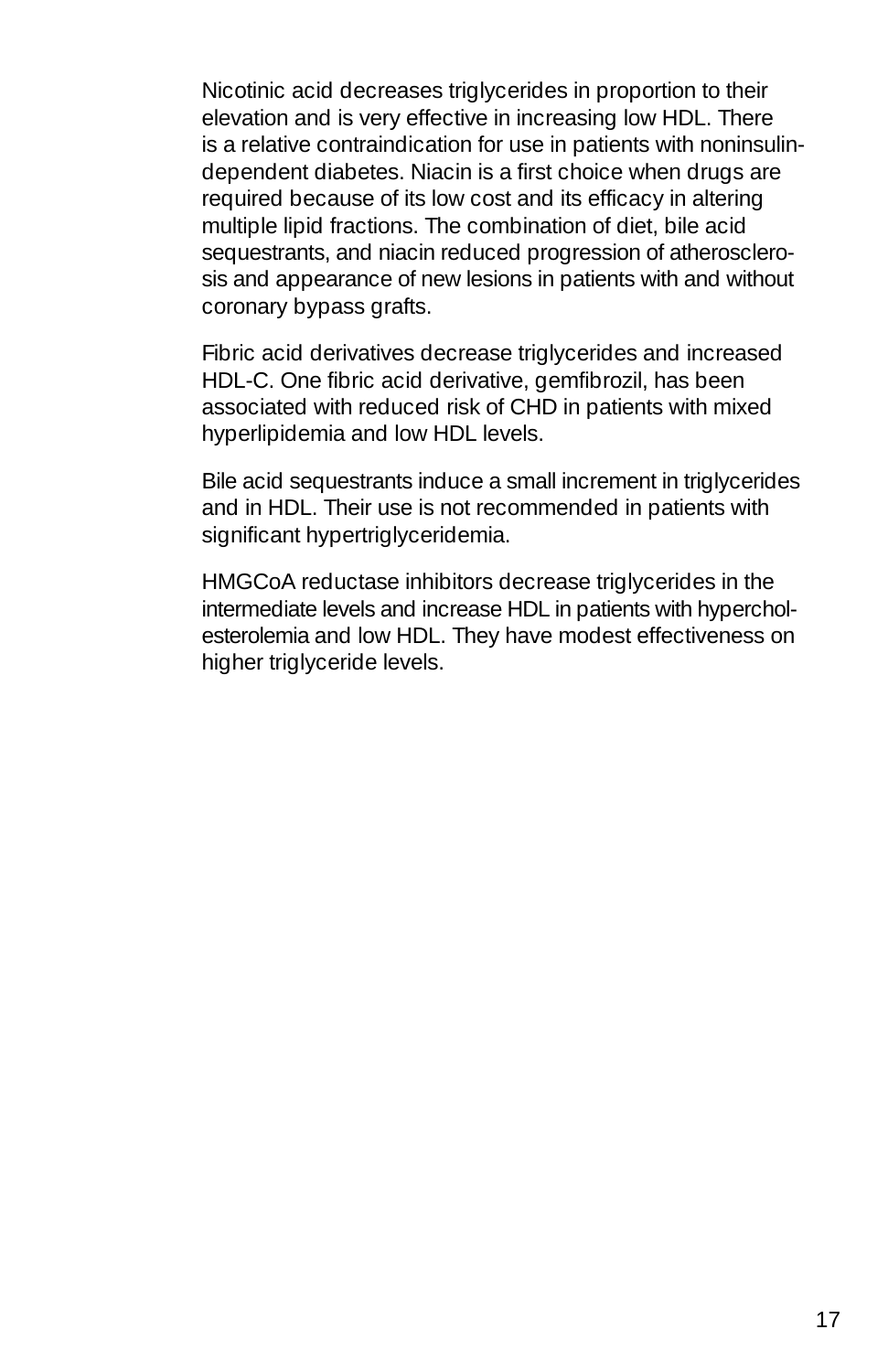# **Under What Circumstances Should Active Intervention to Lower Triglyceride and/or Raise HDL Cholesterol Be Considered in High-Risk Individuals and the General Population?**

# **Rationale**

The rationale for treatment of hypertriglyceridemia is based on observational studies in which triglyceride levels correlated directly with coronary heart disease. In addition, certain genetic forms of hyperlipidemia—such as familial combined hyperlipidemia, familial type 3 hyperlipidemia, and some families with familial hypertriglyceridemia—are associated with an increased incidence of CHD. In these disorders, VLDL or its remnants or remnants of chylomicrons accumulate in plasma and are thought to result in atheroma formation. Hypertriglyceridemia is also frequently associated with other abnormalities which may predispose to atherosclerosis. These include low HDL-C levels, an increased number of small dense LDL particles, an increased concentration of postprandial lipoproteins, and altered levels of coagulation factors that may either favor thrombosis or inhibit fibrinolysis. Furthermore, patients with very high triglyceride levels (generally exceeding 1000 mg/dl) are prone to develop pancreatitis.

The rationale for treating low HDL-C is also based on observational data relating cardiovascular risk inversely to HDL-C levels. In addition, results of several intervention trials indicate that the benefit of treatment was partially related to an increase in HDL-C. The hygienic measures and drugs that reduce triglycerides and/or raise HDL-C were discussed in the previous section.

# **Definition of High Triglyceride or Low HDL-C for Cardiovascular Disease Risk**

The previous consensus development panel on hypertriglyceridemia classified triglyceride levels into distinct hypertriglyceridemia (triglyceride level > 500 mg/dl) and borderline hypertriglyceridemia (triglyceride level 250 to 500 mg/dl). The current consensus panel found no clear evidence to indicate a need for change in this classification. With regard to HDL-C, a range of levels correlates inversely with CHD risk, and the panel arbitrarily selected < 35 mg/dl as the cut-point for identifying individuals with very high risk. This level may be too low in women and possibly other specific subpopulations, but it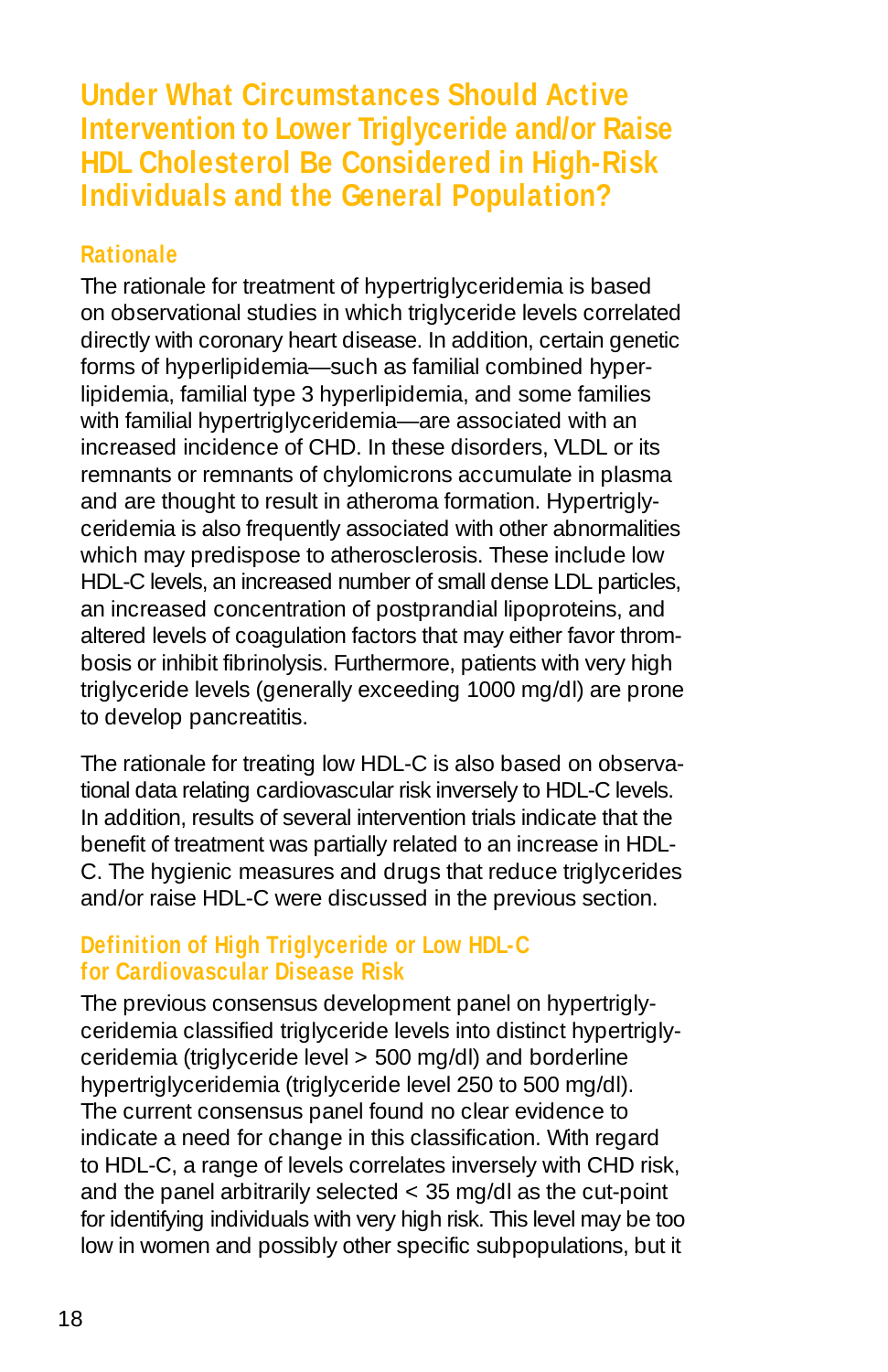conforms with existing National Cholesterol Education Program (NCEP) guidelines. No compelling data were identified that would currently dictate a change in the use of this HDL-C cut-point.

### **Use of Triglyceride and HDL-C in the Assessment of Patients**

The metabolism of the lipoprotein classes in plasma is interrelated, and patients frequently display abnormalities in more than one lipoprotein. Therefore, the triglyceride and HDL-C levels cannot be interpreted in the absence of the LDL-C level. Since the LDL-C is essential in cardiovascular risk assessment, a reasonable approach to the evaluation of HDL-C and triglyceride levels in patients is to include the LDL-C level in making therapeutic decisions as recommended by the ATP of the NCEP.

There is general agreement with the NCEP guidelines to the effect that persons with elevations of LDL-C greater than 160 mg/dL refractory to nondrug therapies may require drug treatment. The other factors entering into a decision to use drugs include the presence of CHD or other CHD risk factors such as low HDL-C, family history for CHD, diabetes mellitus, hypertension, cigarette smoking, male gender, and obesity. Accumulating evidence suggests that the postmenopausal state in women should also be considered a CHD risk factor. Current data from the Helsinki Heart Study and the PROCAM Study indicate that elevated triglyceride concentrations may also contribute to risk assessment and hence should be considered in making therapeutic decisions. In the absence of any of these risk factors, CHD, or in the presence of a very high HDL-C level, drug therapy is not indicated for borderline high risk LDL-C levels (130-160 mg/dl).

There is no consensus for the use of drug treatment in patients with borderline hypertriglyceridemia and low HDL-C levels in the presence of a desirable LDL-C level. There is strong consensus that hygienic approaches (diet, exercise, smoking cessation, weight loss) should be employed. Drug treatment should be considered in cases where hygienic approaches fail, and CHD or a strong coronary risk profileis present. No intervention trials to test this approach (lowering triglyceride and/or raising HDL-C with drugs) have been reported in this type of patient.

Distinct hypertriglyceridemia (500 mg/dl and above) should be managed initially with hygienic measures. If hypertriglyceridemia persists, drug therapy is warranted to reduce the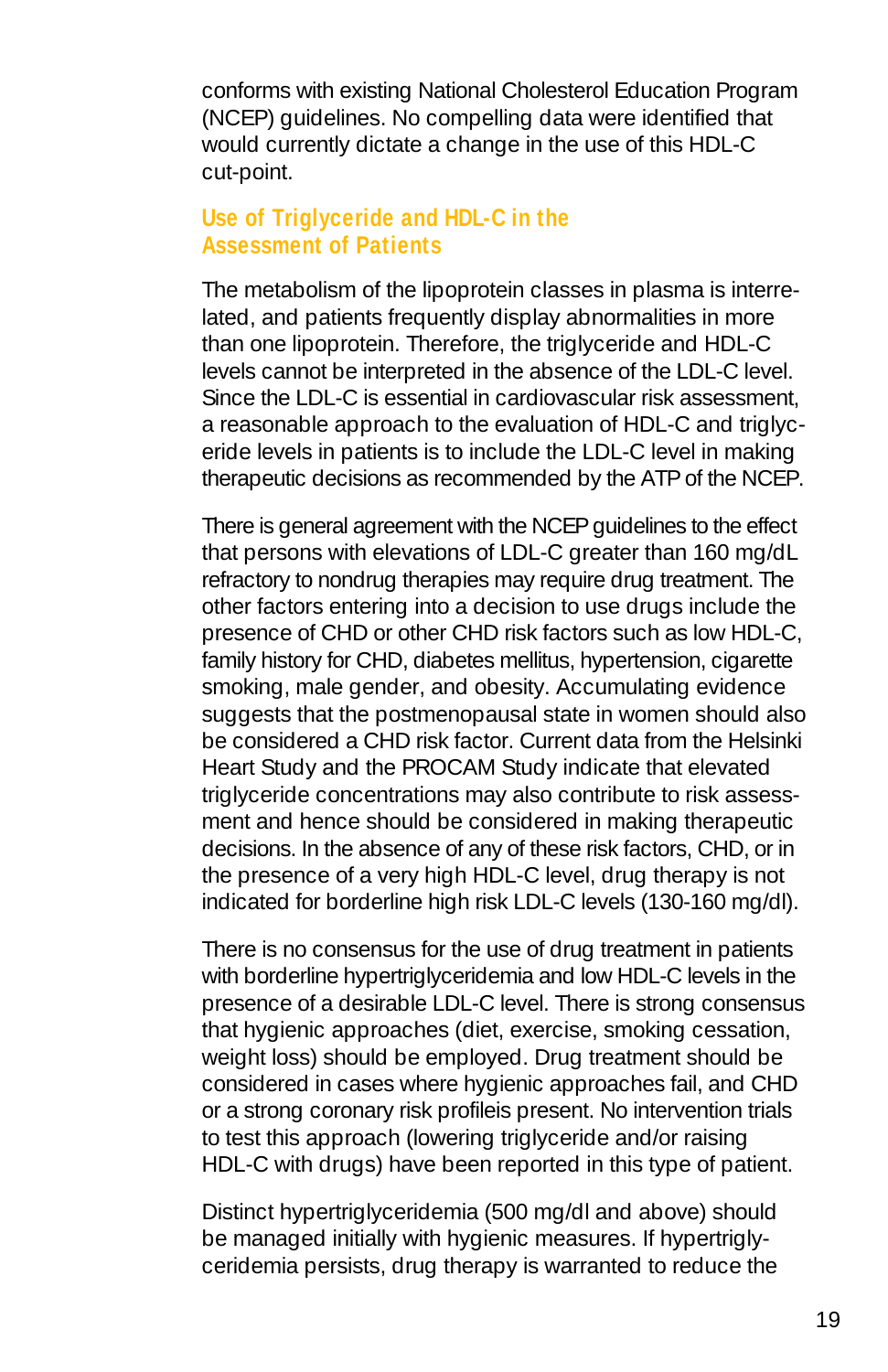risk for pancreatitis. When a history of pancreatitis is already present, drug treatment should be considered as the initial therapy in conjunction with the hygienic measures. Patients who fail to respond to drug therapy may have lipoprotein lipase deficiency or apolipoprotein C-II deficiency and require expert evaluation.

Very low or absent HDL-C levels in patients with desirable LDL-C and high triglyceride levels probably represent rare genetic disorders that require expert evaluation. Often these patients have genetic mutations affecting one or more of the apolipoproteins in HDL particles. There is no specific therapy at this time for these patients.

Primary hypoalphalipoproteinemia is a relatively uncommon familial disorder with low HDL-C levels and generally normal LDL-C and triglyceride levels. These patients appear to be at increased risk for CHD. Therapy should include hygienic measures and control of coexisting CHD risk factors. Drugs that ordinarily raise HDL-C may be ineffective in these patients. Therefore, some experts have taken the approach that therapy should be directed toward lowering the LDL-C concentrations. However, it must be noted that no intervention trials have been performed to test the validity of this approach.

Beyond the clinical situations enumerated above, there is no consensus for treating mild non-familial hypertriglyceridemia and/or low HDL-C levels with drugs in the absence of other major risk factors.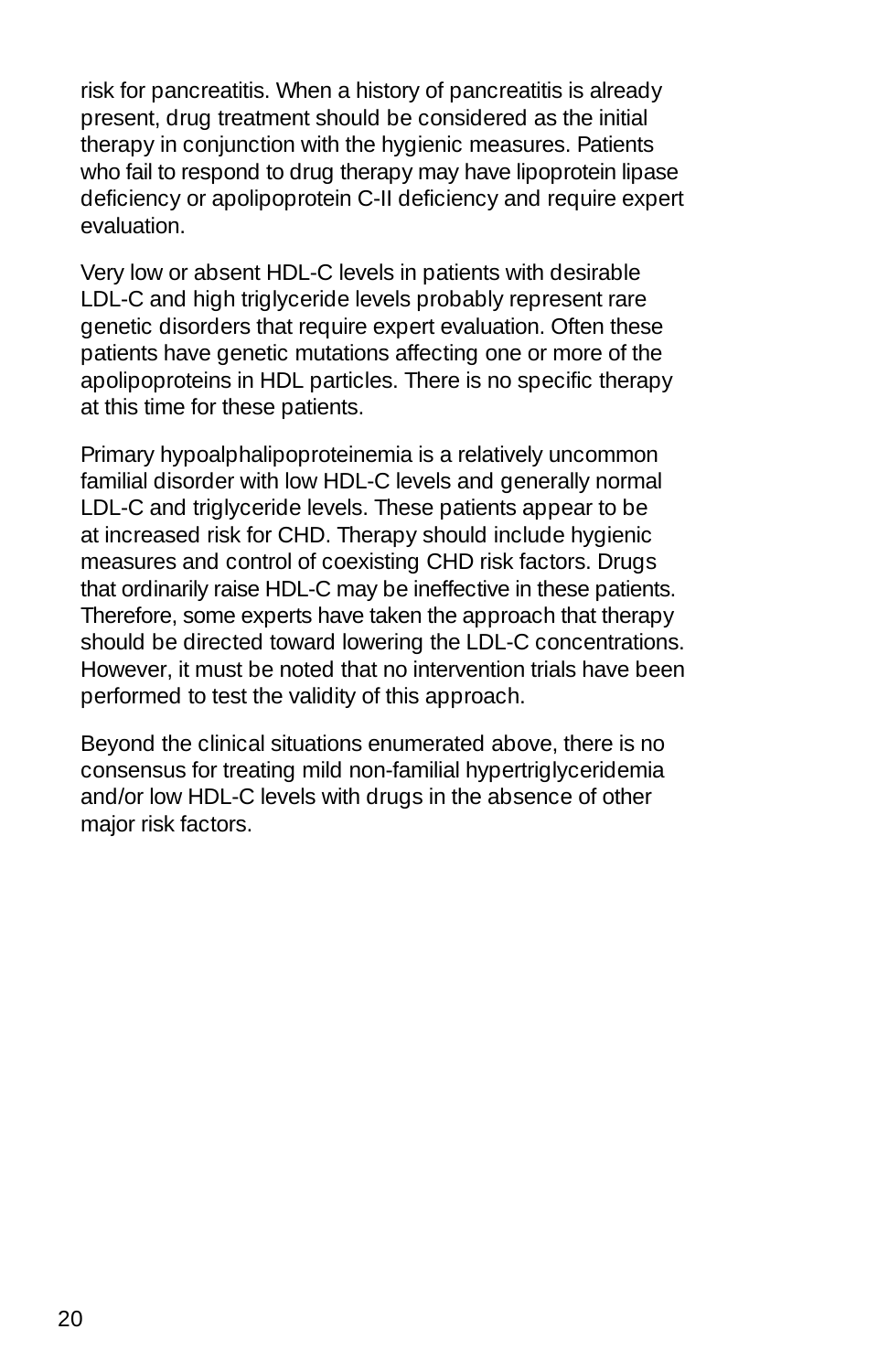# **What Are the Significant Questions for Continuing Research?**

- We encourage the development of precise, accurate, rapid, and inexpensive measurements of plasma lipid concentrations and other atherogenic particles.
- More research is needed to identify and quantify atherogenic and antiatherogenic subfractions which may be present in VLDL and HDL
- Additional studies are needed to determine the interrelationships of altered lipid metabolism and thrombosis in atherogenesis.
- Additional studies are desirable to provide information on the atherogenic effects of high triglycerides and low HDL in animal models. Development of appropriate animal models is encouraged.
- Primary and secondary prevention trials need to examine the benefits of decreasing triglyceride and raising HDL-C in patients selected on the basis of high triglyceride and/or low HDL levels.
- Studies should be initiated to determine the association of CHD with cholesterol and lipoprotein fractions in minority populations.
- Additional studies are needed to assess the impact of lifestyle modification on the elevation of low HDL-C. The effects of estrogen and progesterone use on HDL subfractions, apolipoproteins, Lp(a), and the effects of these lipids on CHD risk in women is needed.
- We recommend the development of methods to make hygienic intervention more effective to larger segments of our society, including those with low literacy skills.
- We wish to foster the development of methods, preferably noninvasive, to image the vascular wall in order to characterize plaque composition and quantify its size and distribution.
- Further studies are needed to evaluate the effects of diet on plasma lipoproteins, their composition, production and clearance, and measures of hemostasis.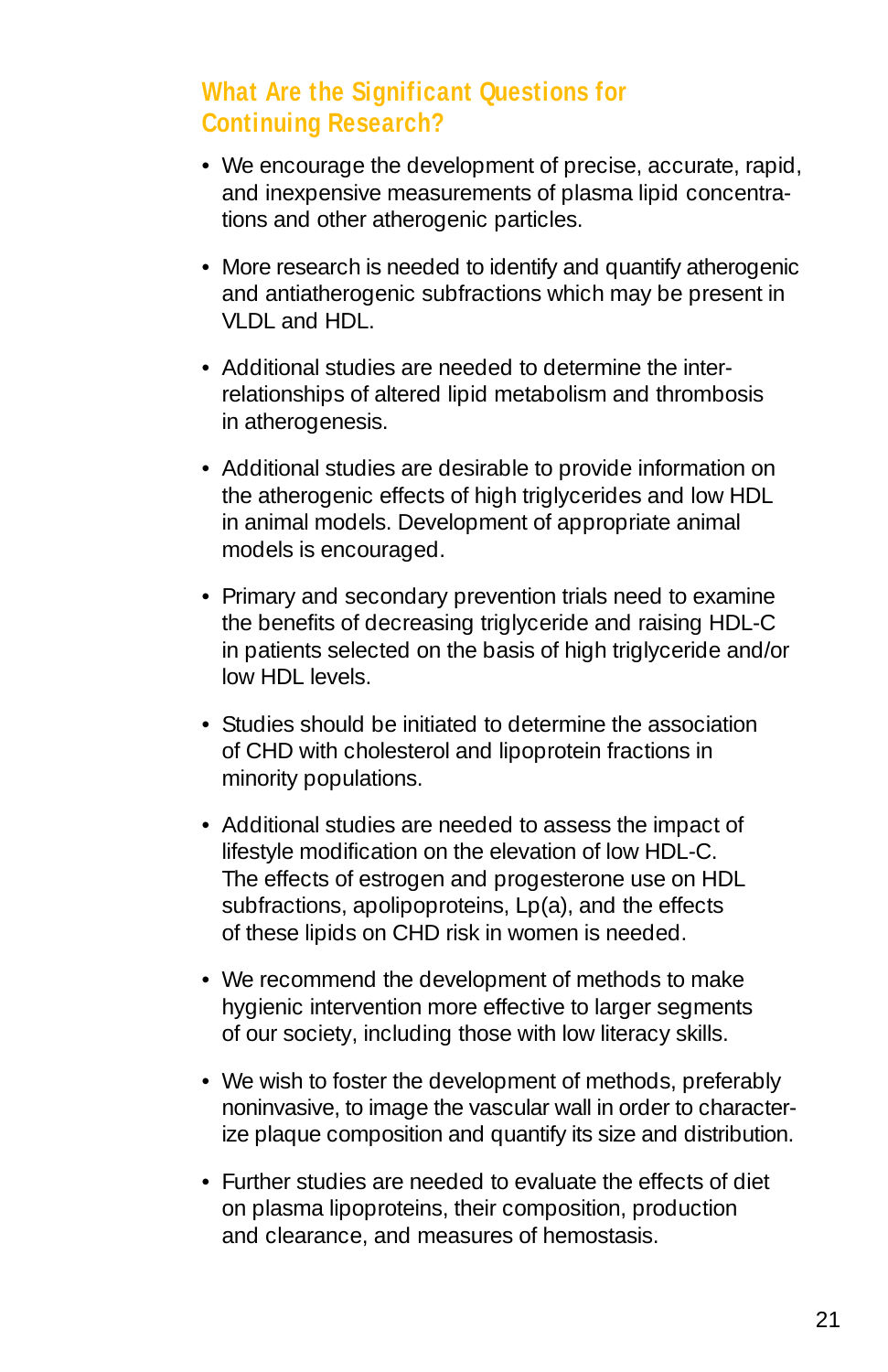# **Conclusions**

Considerable evidence is available suggesting that a causal association exists between the presence of a low plasma HDL cholesterol and the subsequent development of coronary heart disease. Current evidence does not allow one to conclude that comparable causality exists between the presence of high levels of plasma triglyceride and coronary heart disease. Nevertheless, triglyceride-rich lipoproteins can be atherogenic. Furthermore, elevated triglycerides produce increases in several clotting factors and decrease fibrinolytic activity which may contribute over time to the atherosclerotic process.

Triglyceride levels correlate in many prospective studies with coronary events. However, when multivariate statistical analyses are carried out that adjust for HDL-C, LDL-C, and total cholesterol and other risk factors, this correlation is frequently lost. There is some limited evidence, nevertheless, that suggests that the risk of CHD increases as triglyceride increases in patients exhibiting high levels of total or LDL cholesterol and low levels of HDL-cholesterol.

Evidence from existing clinical trials is inadequate to conclude that lowering triglyceride will decrease the risk of CHD. Reduction in CHD frequently occurs when patients with elevated LDL cholesterol are treated with hygienic measures and/or drugs. It seems desirable based on secondary prevention trials and angiographic studies of coronary atherosclerosis to treat CHD patients with low HDL and elevated triglyceride levels even in the presence of a desirable total cholesterol. Such treatment should begin with hygienic measures but drug use may be entertained if these measures prove ineffective.

The panel recommends that HDL determinations should accompany measurements of total cholesterol when healthy individuals are being assessed for CHD risk. The panel cautions, however, that this be done in locations where accuracy of measurement, appropriate counseling, and followup can be assured. This is particularly important because of the increased biologic and analytical variation inherent in its measurement. The panel also recommends that HDL-C and triglyceride levels be determined in healthy individuals with high total cholesterol and in those who have two or more of the known CHD risk factors.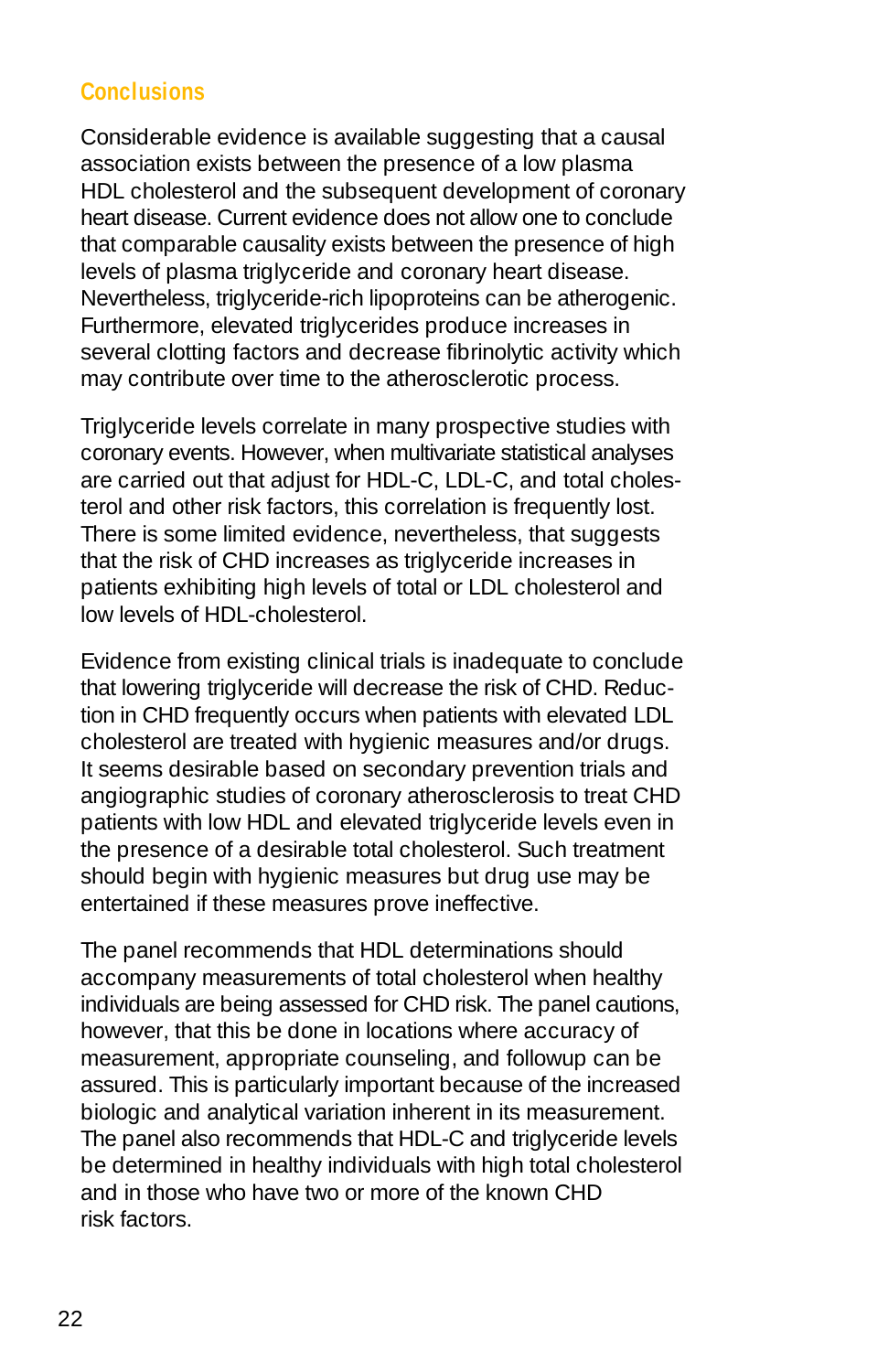Patients with diabetes, central obesity, peripheral vascular disease, hypertension, and chronic renal disease, which are known to be associated with an increased risk of CHD, should have triglyceride levels measured. Triglycerides should also be measured where familial hyperlipidemic disorders are suspected and to follow the results of therapy when patients are treated for elevated triglycerides. Finally, HDL-C and triglycerides should accompany measurements of total cholesterol in patients with known CHD.

Hygienic measures should always be employed when triglycerides are elevated or HDL cholesterol is low regardless of total cholesterol. Drugs, however, should be used sparingly under these circumstances in the absence of an elevation of LDL cholesterol in individuals without known CHD.

It is clear that many important questions remain unanswered regarding the impact of these two major lipid fractions.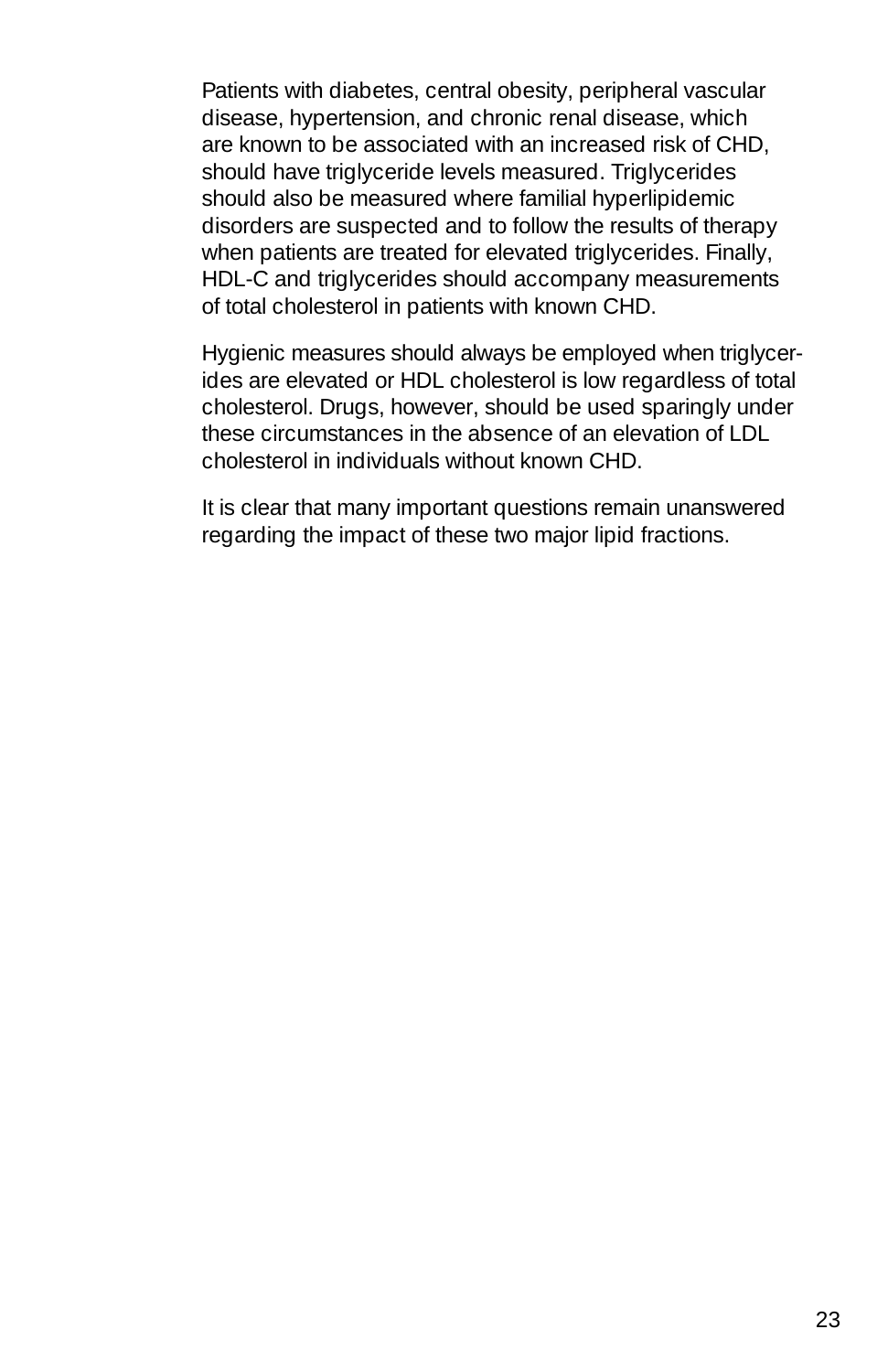#### **Consensus Development Panel**

#### **Elliot Rapaport, M.D.**

Panel and Conference **Chairperson** *Professor of Medicine*  University of California at San Francisco *Associate Dean*  San Francisco General Hospital San Francisco, California

#### **David W. Bilheimer, M.D.**

*Professor of Internal Medicine Chief*  Division of Lipid Metabolism University of Texas Southwestern Medical Center Dallas, Texas

#### **Aram V. Chobanian, M.D.**

*Dean and Professor of Medicine*  Boston University School of Medicine Boston, Massachusetts

#### **C. Morton Hawkins, Sc.D., M.P.H.**

*Professor of Biometry Associate Dean for Research*  University of Texas School of Public Health Houston, Texas

#### **Grover M. Hutchins, M.D.**

*Professor of Pathology*  The Johns Hopkins University School of Medicine *Director of Autopsy Pathology*  The Johns Hopkins Hospital Baltimore, Maryland

#### **P. M. Kris-Etherton, Ph.D.**

*Professor of Nutrition Acting Associate Dean for Research and Graduate Studies*  College of Health and Human Development Pennsylvania State University University Park, Pennsylvania

#### **Russell V. Luepker, M.D., M.S.**

*Professor and Director*  Division of Epidemiology School of Public Health University of Minnesota Minneapolis, Minnesota

#### **Henry D. McIntosh, M.D.**

*Clinical Professor of Medicine*  University of Florida *Practicing Cardiologist*  Watson Clinic Lakeland, Florida

#### **Carl J. Pepine, M.D.**

*Professor of Medicine*  Division of Cardiology Department of Medicine University of Florida Gainesville, Florida

#### **William A. Pettinger, M.D.**

*Professor of Internal Medicine and Pharmacology Director*  Midwest Hypertension Research Center Creighton University School of Medicine Omaha, Nebraska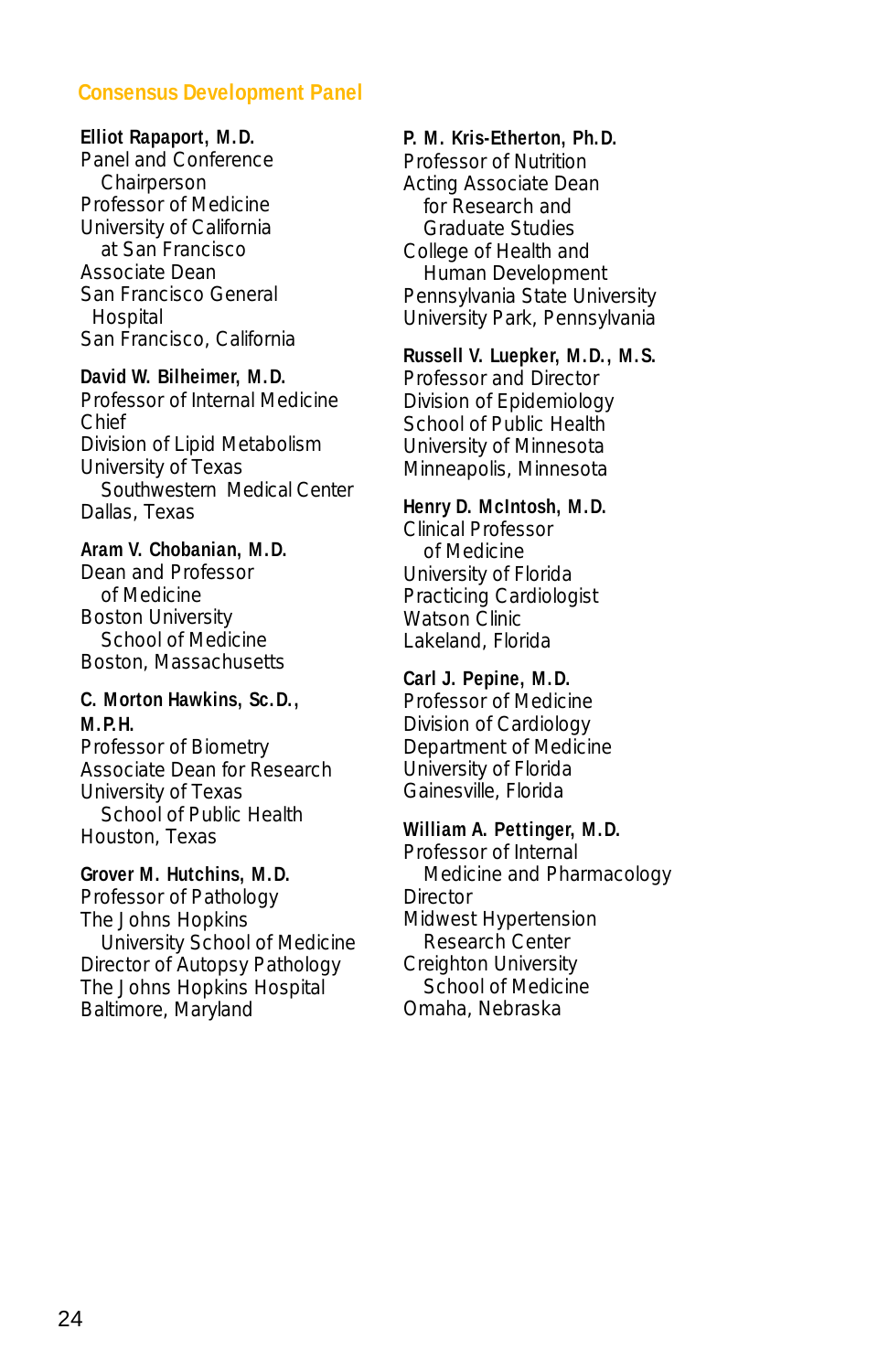**Gustav Schonfeld, M.D.** 

*Kountz Professor of Medicine Director*  Division of Atherosclerosis and Lipid Research Washington University School of Medicine St. Louis, Missouri

#### **Doris F. Tulcin**

*Chairman*  Research Development Council Cystic Fibrosis Foundation New York, New York

#### **Speakers**

**Michael H. Criqui, M.D., M.P.H.**  "Distribution and Correlates of HDL and Triglyceride"

**David J. Gordon, M.D., Ph.D.**  "Is HDL a Risk Factor?"

**Melissa A. Austin, Ph.D.**  "Is Triglyceride a Risk Factor?"

**Gerd Assmann, M.D.**  "The PROCAM Study"

**Gerardo Heiss, M.D., Ph.D.**  "The LRC Followup Study"

**Trudy L. Bush, Ph.D., M.H.S.**  "Estrogens, HDL, and Coronary Heart Disease in Women"

**Rodolfo Paoletti, M.D.**  "Discussion"

**Lawrence L. Rudel, Ph.D.**  "Human and Animal Pathology:

Evidence From Animal Experiments (The Relationship of Triglycerides and HDL in Blood to Experimental Coronary Artery Atherosclerosis)"

**Richard J. Havel, M.D.**  "Structure and Metabolism"

**Alan Tall, M.D.**  "Anti-Atherogenicity of HDL"

**Henry N. Ginsberg, M.D.**  "Atherogenicity of Triglyceride"

**William A. Bradley, Ph.D.**  "HDL, Triglyceride, and the Coagulation System"

**H. Bryan Brewer, Jr., M.D.**  "HDL Syndromes and Coronary Heart Disease"

**John D. Brunzell, M.D.**  "High Triglyceride Syndromes"

**John C. LaRosa, M.D.**  "Trials of Clinical Endpoints"

**Jacques E. Rossouw, M.D.**  "Angiographic Studies"

**Jussi K. Huttunen, M.D.**  "Helsinki Heart Study"

**Paul S. Bachorik, Ph.D.**  "Measurement of HDL and Triglyceride"

**William P. Castelli, M.D.**  "The Case For or Against Population Screening (Population Screening for High Triglyceride and Low HDL-Cholesterol)"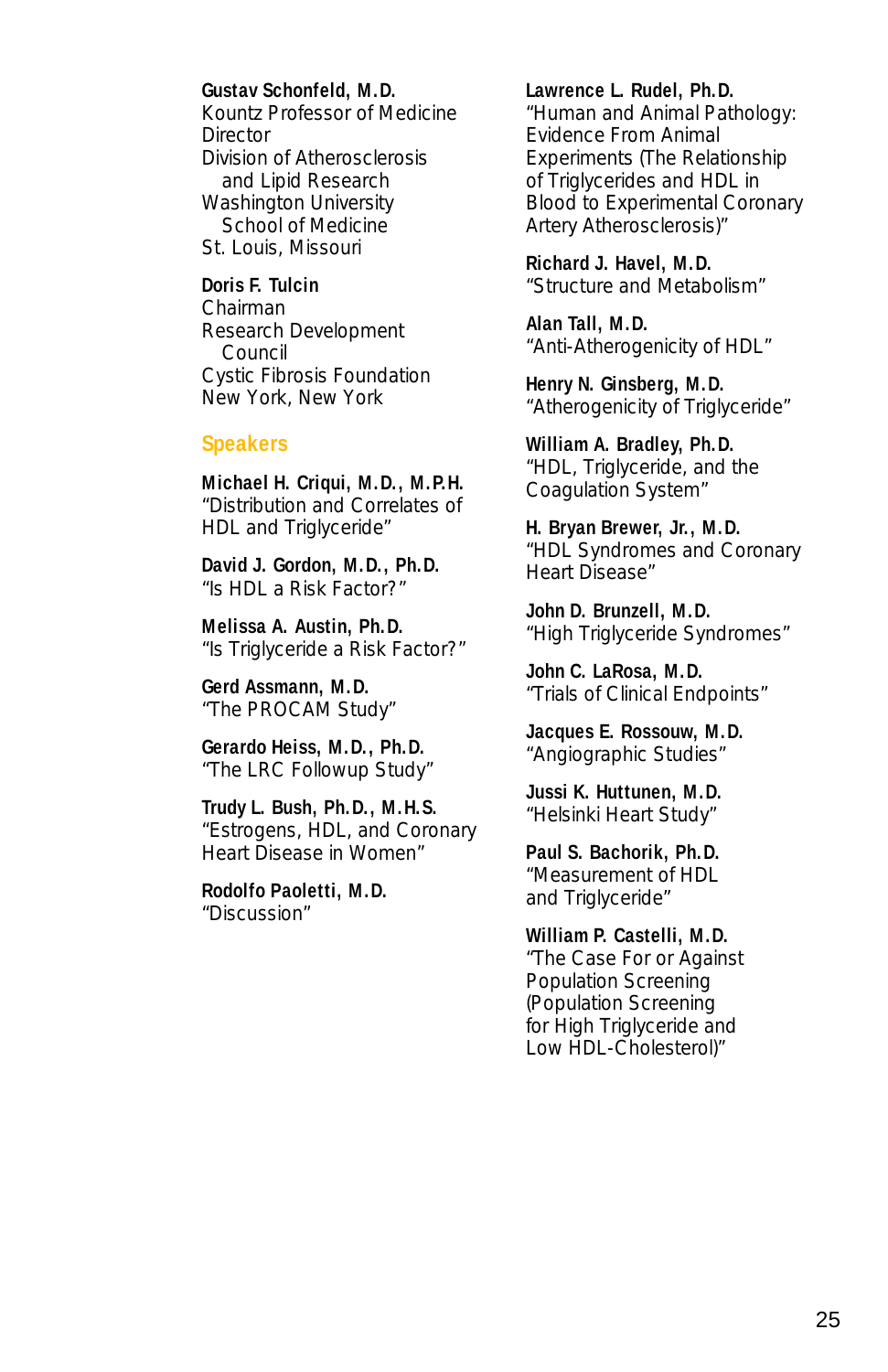**Stephen B. Hulley, M.D., M.P.H.**  "The Case For or Against Population Screening"

#### **Alan Chait, M.D.**  "Secondary Causes of Low HDL and High Triglyceride and Their Management"

**Margo A. Denke, M.D.**  "Efficacy of Diet and Drug Therapy"

**Peter D. Wood, D.Sc., Ph.D.**  "Hygienic Interventions"

#### **Antonio M. Gotto, Jr., M.D., D.Phil.**

"Approach to Management of Low HDL and High Triglycerides" (Managing Hypertriglyceridemia and Low Levels of High Density Lipoprotein Cholesterol: Recommendations of the International Committee)"

### **Ernst J. Schaefer, M.D.**

"Approach to Management of Low HDL and High Triglyceride"

#### **Barry Lewis, M.D., Ph.D., F.R.C.P., F.R.C.Path.**

"Approach to Management of Low HDL and High Triglyceride"

# **Planning Committee**

#### **Basil M. Rifkind, M.D.**

Planning Committee **Chairperson** *Chief*  Lipid Metabolism Atherogenesis Branch Division of Heart and Vascular Diseases National Heart, Lung, and Blood Institute National Institutes of Health Bethesda, Maryland

#### **H. Bryan Brewer, Jr. M.D.**

*Chief*  Molecular Disease Branch Division of Intramural Research National Heart, Lung, and Blood Institute National Institutes of Health Bethesda, Maryland

### **Paula Turyn Einhorn, M.D.**

*Medical Officer*  Lipid Metabolism Atherogenesis Branch Division of Heart and Vascular Diseases National Heart, Lung, and Blood Institute National Institutes of Health Bethesda, Maryland

#### **Jerry M. Elliott**

*Program Analyst*  Office of Medical Applications of Research National Institutes of Health Bethesda, Maryland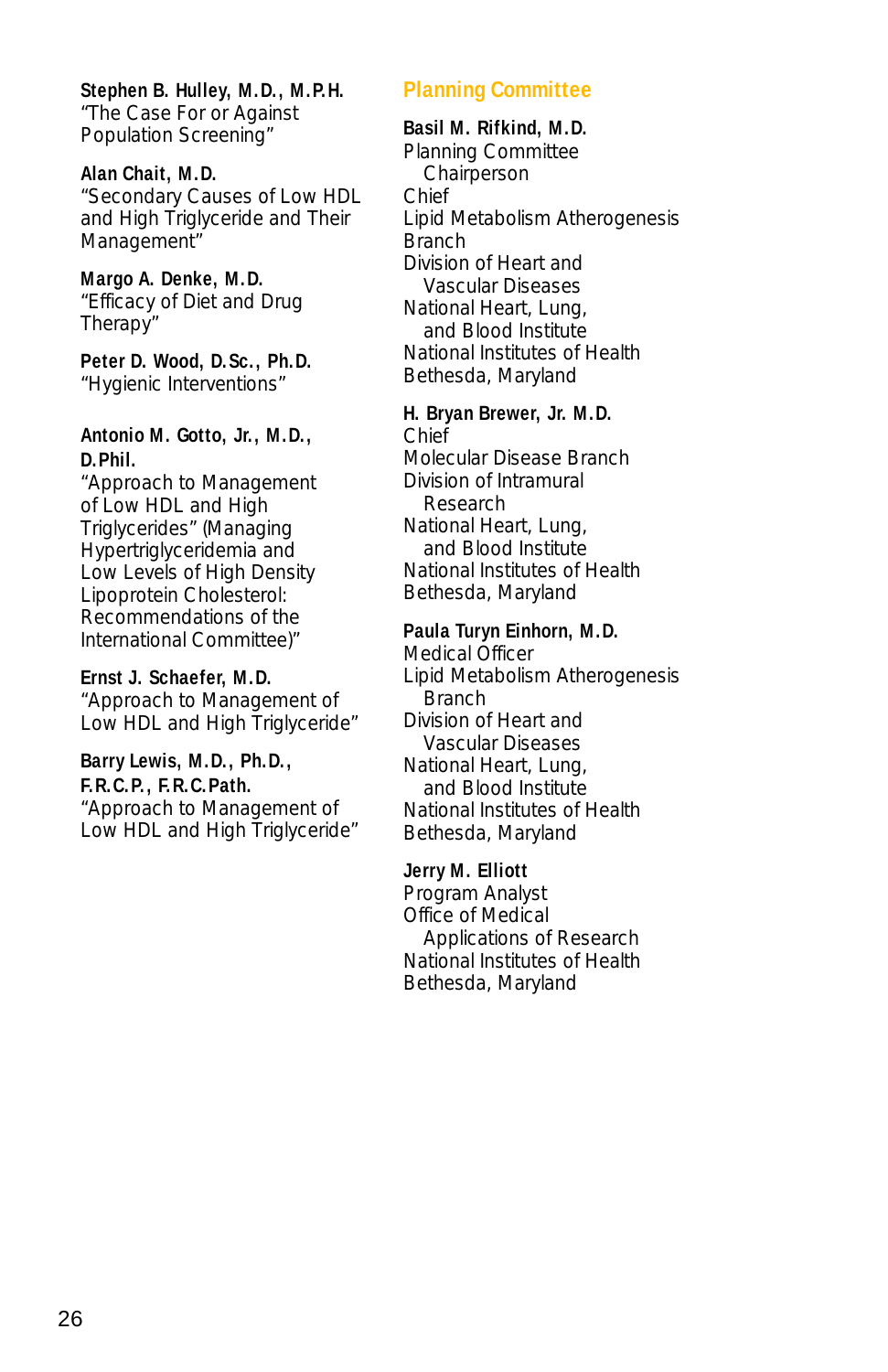#### **John H. Ferguson, M.D.**

*Director*  Office of Medical Applications of Research National Institutes of Health Bethesda, Maryland

#### **Henry N. Ginsberg, M.D.**

*Associate Professor of Medicine*  Department of Medicine College of Physicians and Surgeons of Columbia University New York, New York

#### **David J. Gordon, M.D., Ph.D.**

*Senior Research Medical Officer*  Lipid Metabolism Atherogenesis **Branch** Division of Heart and Vascular Diseases National Heart, Lung, and Blood Institute National Institutes of Health Bethesda, Maryland

#### **William H. Hall**

*Director of Communications*  Office of Medical Applications of Research National Institutes of Health Bethesda, Maryland

#### **John McGrath**

*Information Coordinator*  Office of Prevention, Education, and Control Communications and Public Information Branch National Heart, Lung, and Blood Institute National Institutes of Health Bethesda, Maryland

#### **Norman E. Miller, M.D., D.Sc.**

*Professor of Medicine*  Section on Endocrinology and Metabolism Department of Medicine Bowman Gray School of Medicine of Wake Forest University Winston-Salem, North Carolina

#### **Jeffrey L. Probstfield, M.D., F.A.C.T.**

*Scientific Project Officer*  Clinical Trials Branch Division of Epidemiology and Clinical Applications National Heart, Lung, and Blood Institute National Institutes of Health Bethesda, Maryland

#### **Elliot Rapaport, M.D.**

Panel and Conference **Chairperson** *Professor of Medicine*  University of California at San Francisco *Associate Dean*  San Franscisco General Hospital San Francisco, California

#### **Paul S. Roheim, M.D.**

*Professor of Physiology, Pathology and Medicine*  Department of Physiology *Director*  Division of Lipoprotein, Metabolism, and Pathophysiology Louisiana State University Medical Center New Orleans, Louisiana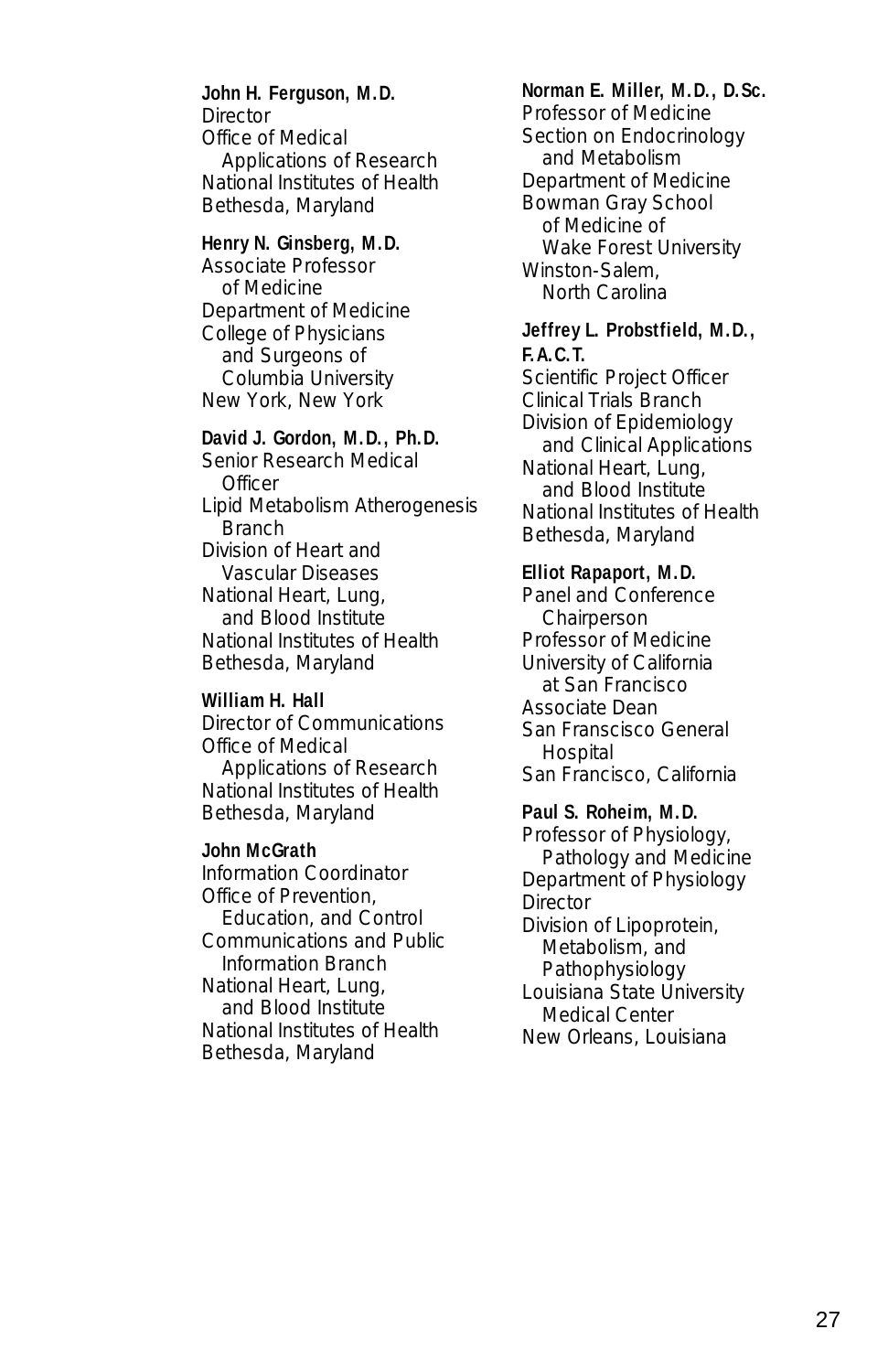#### **Carl A. Roth, Ph.D., J.D.**

*Deputy Director*  Office of Program Planning and Evaluation National Heart, Lung, and Blood Institute National Institutes of Health Bethesda, Maryland

#### **Herman A. Tyroler, A.B., M.D.**

*Professor of Epidemiology*  Department of Epidemiology University of North Carolina at Chapel Hill School of Public Health Chapel Hill, North Carolina

#### **Louise Williams**

*Public Affairs Specialist*  Office of Prevention, Education, and Control Communications and Public Information Branch National Heart, Lung, and Blood Institute National Institutes of Health Bethesda, Maryland

### **Conference Sponsors**

**National Heart, Lung, and Blood Institute**  Claude Lenfant, M.D. *Director* 

**Office of Medical Applications and Research National Institutes of Health**  John H. Ferguson, M.D. *Director*